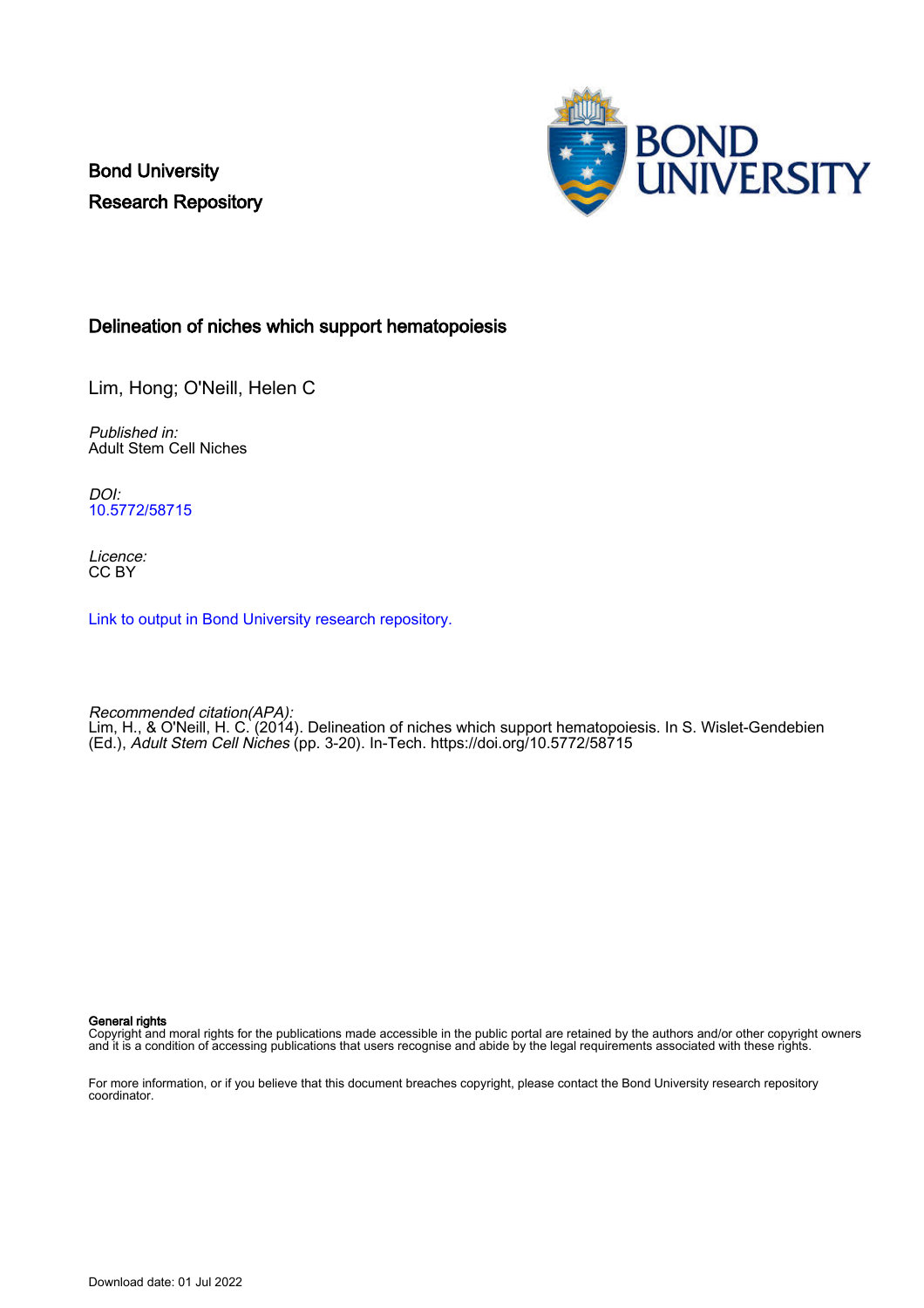



# World's largest Science, Technology & Medicine Open Access book publisher









AUTHORS AMONG **TOP 1%** MOST CITED SCIENTIST





Selection of our books indexed in the Book Citation Index in Web of Science™ Core Collection (BKCI)

Chapter from the book Adult Stem Cell Niches Downloaded from: <http://www.intechopen.com/books/adult-stem-cell-niches>

> Interested in publishing with InTechOpen? Contact us at [book.department@intechopen.com](mailto:book.department@intechopen.com)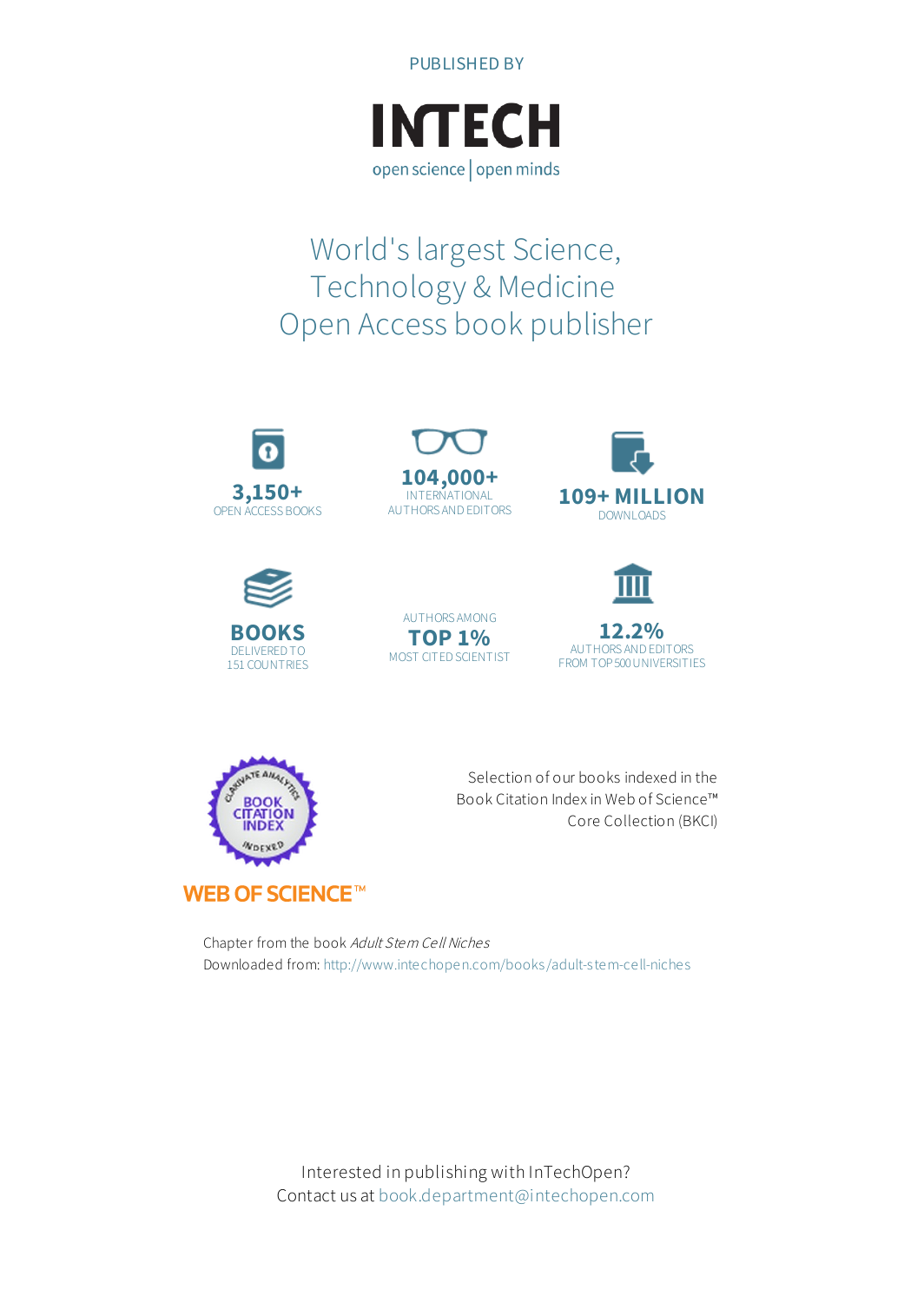# **Delineation of Niches which Support Hematopoiesis**

Hong Kiat Lim and Helen C. O'Neill

Additional information is available at the end of the chapter

http://dx.doi.org/10.5772/58715

## 1. Introduction

Hematopoiesis is the process of blood cell formation from self-renewing, multipotent hematopoietic stem cells (HSC) crucial for blood homeostasis of all living organisms [1]. This developmental process has two distinct phases, primitive and definitive hematopoiesis. In mice, the primitive phase of hematopoiesis occurs in the yolk sac at embryonic (E) day 7.5 [2-5]. It results in the production of primitive hematopoietic cells including mainly large, nucleated erythroblasts, some megakaryocytes, and primitive macrophages needed for embryonic growth [2-5]. The definitive phase of hematopoiesis in mice begins in the extraembryonic yolk sac at E8.25 [2, 6]. Development in this phase is a hierarchical process, with two main lymphoid and myeloid lineages forming from which all blood cells develop. The lymphoid lineage comprises T and B lymphocytes and natural killer cells that arise from a common lymphoid progenitor (CLP). In contrast, the myeloid lineage comprises granulocytes (neutrophils, eosinophils, mast cells, and basophils), monocytes, erythrocytes and dendritic cells (DC), all developing from a common myeloid progenitor (CMP). The multipotent HSC resides at the apex of this hematopoietic hierarchy [1, 7].

Most of our present knowledge on hematopoiesis stems from decades of research on bone marrow, in part due to the clinical relevance of bone marrow as the main site for hematopoiesis in adults. However, there is cumulating evidence to suggest that the spleen can adopt extramedullary hematopoiesis in both the steady-state, and during disease and inflammation. While very little is understood about extramedullary hematopoiesis, there portends to be huge potential for regenerative medicine, if the hematopoietic capacity of spleen can be harnessed. For example, the hematopoietic output of spleen could be experimentally enhanced on bone marrow transplantation using either in vivo or in vitro means. In this report, information on hematopoiesis in bone marrow is reviewed and the current understanding of extramedullary hematopoiesis in spleen is considered.

IMTECH open science | open minds

© 2014 The Author(s). Licensee InTech. This chapter is distributed under the terms of the Creative Commons Attribution License (http://creativecommons.org/licenses/by/3.0), which permits unrestricted use, distribution, and reproduction in any medium, provided the original work is properly cited.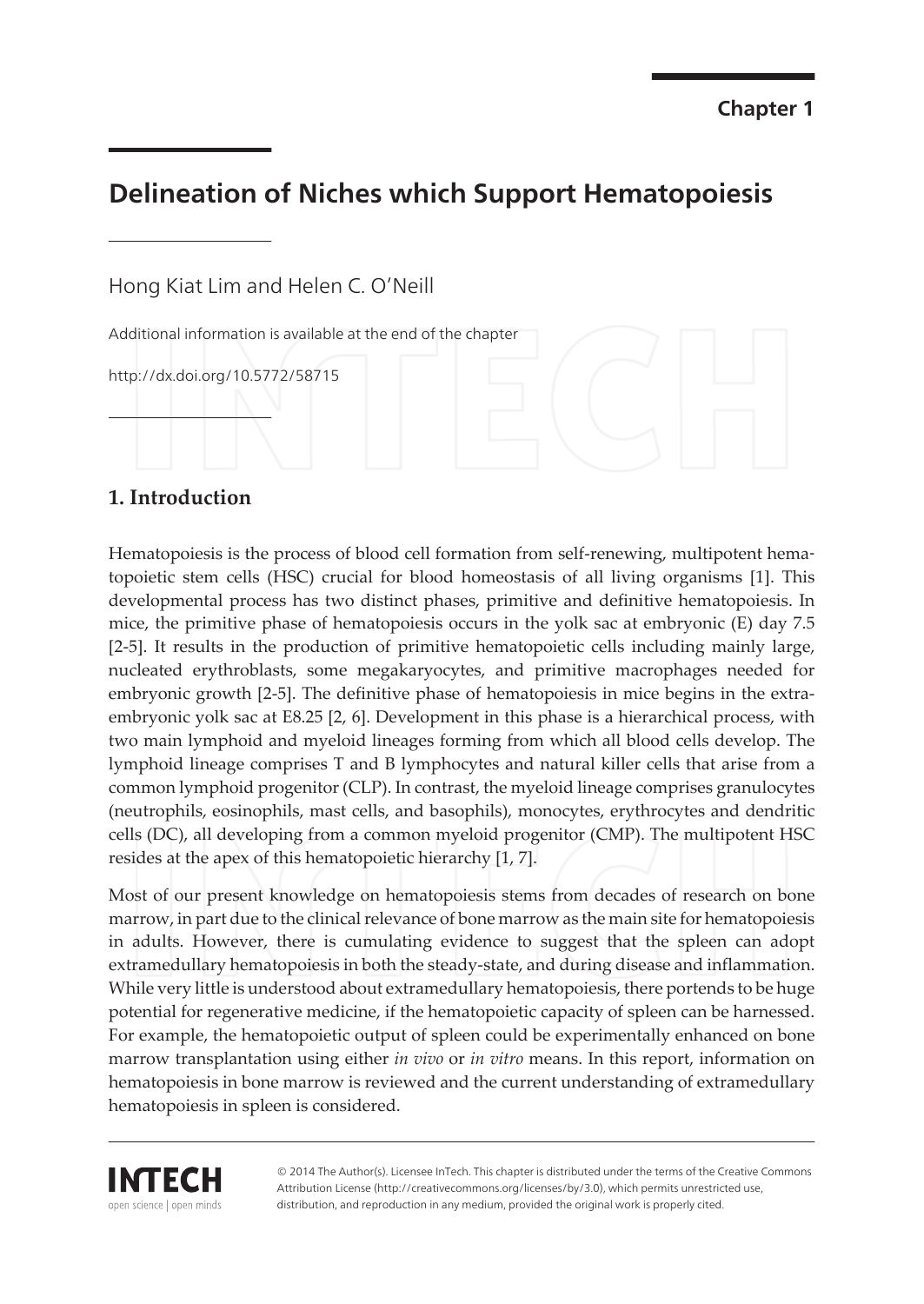# 2. Hematopoietic Stem Cells

HSC are multipotent adult stem cells, capable of differentiating to give all mature blood cell types, while still maintaining a pool of stem cells due to their unique ability to self-renew [8]. Definitive hematopoiesis occurs at E8.5 and is detected experimentally at E10.5 in the aortagonad-mesonephros region of the embryo [6, 9-11]. At E11.5, HSC appear in fetal liver where they exhibit high proliferative and differentiative potential with cell number expansion [12]. HSC appear in fetal spleen at E13-14 and undergo proliferation and differentiation to form mature blood cells [13]. At E17.5, HSC then proceed to bone marrow, the major hematopoietic site in adults where they are maintained during postnatal life [14].

HSC in murine bone marrow represent a heterogeneous population characterised phenotypically by the absence of lineage (Lin)-specific markers and high expression of Sca-1, also known as lymphocyte antigen 6A (Ly6A) and the c-Kit tyrosine kinase receptor (c-Kit). Within the Lin Sca-1'c-Kit'cell subset, HSC can be further delineated as CD150'CD34 Flt3 CD244 CD48 long-term reconstituting HSC (LT-HSC) and Flt3 CD34 short-term reconstituting HSC (ST-HSC) [15-17]. Functional studies involving adoptive transfer of HSC to reconstitute the hematopoietic system of lethally irradiated mice, remains the gold standard assay to distinguish ST-HSC from LT-HSC [18]. While LT-HSC are able to sustain reconstitution of the hematopoietic system over more than 25 weeks, and even a lifetime [19], ST-HSC provide short-term reconstitution for only ~6 weeks [17].

# 3. The fate of HSC

HSC can adopt several fates throughout the lifetime of an organism, including quiescence, dormancy, self-renewal and differentiation. Quiescence refers to a state of inactivity, whereby most HSC are in the  $G_0/G_1$  phase of cell cycle and are not dividing [20]. It is believed that keeping HSC in the quiescent state is necessary for long-term maintenance of the HSC compartment, in part due to reduced stress associated with cellular respiration and DNA replication [20]. Signalling involving the TGF- $\beta$ /Smad pathway has been implicated in the maintenance of quiescence in HSC [21], and the addition of TGF- $\beta$  to *in vitro* cultures of LT-HSC can inhibit cell proliferation. The state which involves HSC in long-term quiescence is called dormancy [22]. Self-renewal is the process by which HSC undergo symmetrical or asymmetrical cell division to produce one or more daughter stem cells [23]. This process leads to expansion of stem cell numbers during development, and restores the stem cell pool after injury [23]. Self-renewal, along with quiescence, prevents the depletion of stem cells. Differentiation then involves specialisation of multipotent HSC to give mature blood cells, and is needed to replenish the hematopoietic system since most mature hematopoietic cell types are short-lived.

While the hematopoietic system has a high daily rate of cell turnover, most HSC are quiescent and divide very rarely. This raises the perplexing question of how the hematopoietic system can produce such large numbers of mature blood cells from slowly dividing HSC. The answer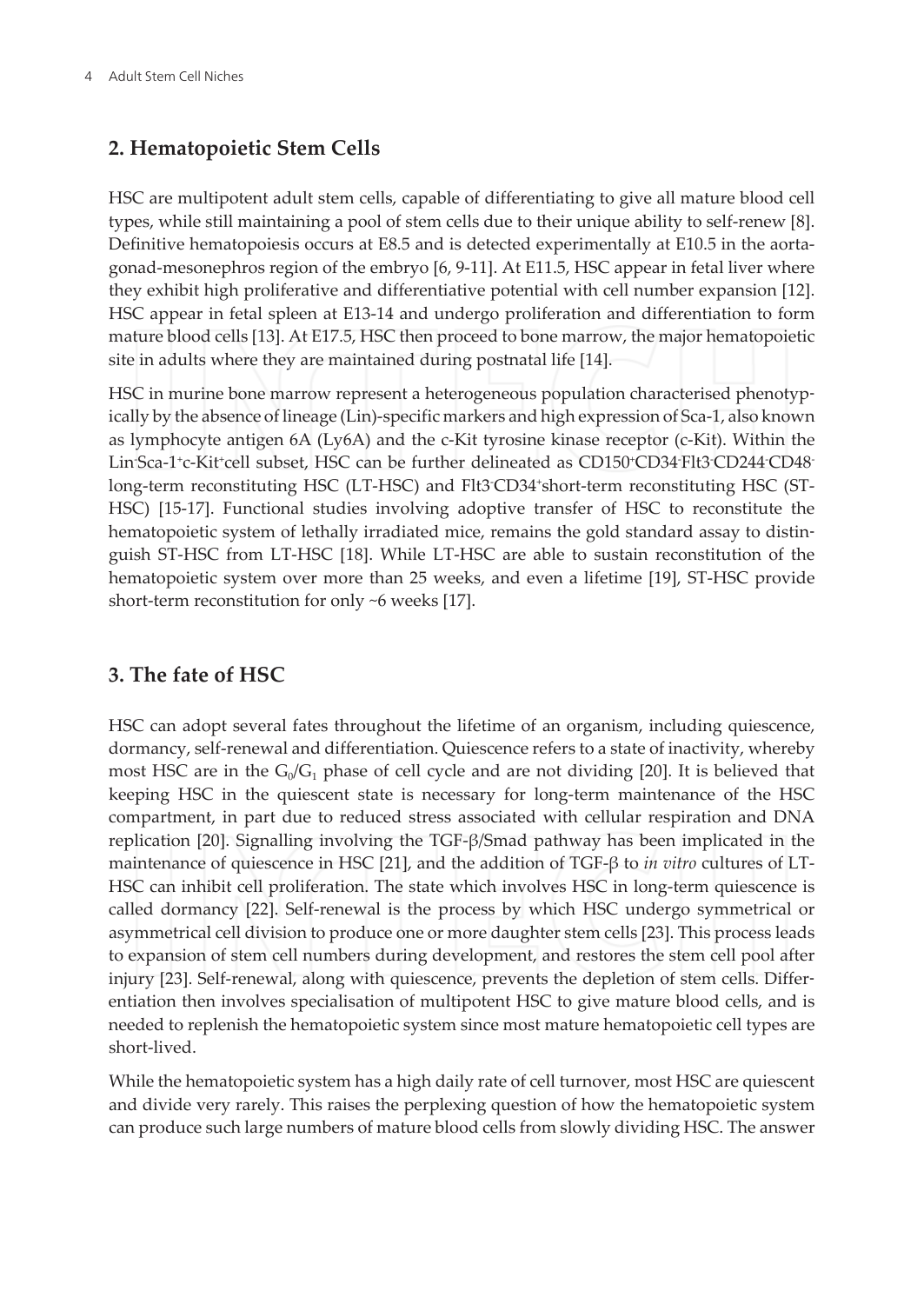lies in the balance between the various HSC fates of quiescence, dormancy, self-renewal and differentiation, such that tight regulation occurs between these fates to ensure that HSC are both maintained for the life of the animal, and sufficient mature blood cells are produced to meet the demands of their development. The importance of this balance is highlighted in disease states such as leukaemia, which result from abnormal HSC development.

### 4. Niches for HSC

In the 1970s, Schofield introduced the concept of the HSC 'niche' after observing that once HSC were removed from the bone marrow microenvironment, they quickly lost the capacity to selfrenew and to reconstitute the hematopoietic system. The HSC 'niche' involves a microenvironment comprising non-hematopoietic stromal cells, extracellular matrix and soluble regulatory factors that regulate the different fates of HSC. To date, three stromal cell types have been found to contribute to the HSC niche, namely endosteal, vascular, and perivascular cells [24-26]. However, it is still not known to what extent these distinct niches are truly independent of each other, and the extent of hematopoietic support contributed by each cell type is not clear.

The endosteal niche comprises a heterogeneous group of osteoblastic cells residing close to the endosteal lining of trabecular bone where they interact with HSC. The role of osteoblastic cells in HSC maintenance has been demonstrated in studies which vary the number of osteoblastic cells experimentally [27]. In experimental mouse models, it was shown that expression of a constitutively active form of parathyroid hormone (PTH) or the PTH-related protein receptor (PPR) important for calcium regulation, under control of the type 1 collagen  $\alpha$ 1 promoter, gave a marked increase not only in number of osteoblastic cells but also in HSC [27]. Osteoblastic cells maintain and regulate HSC through secretion of cytokines like angiopoietin-1 (ANGPT1), thrombopoietin (THPO) and osteopontin (SPP1), which bind to cell surface receptors on HSC, namely endothelial-specific receptor tyrosine kinase (TEK), myeloproliferative leukemia virus oncogene (MPL), and either CD44 or integrins including  $\alpha_4\beta_1$ ,  $\alpha_5\beta_1$ ,  $\alpha_6\beta_1$ , and  $\alpha_4\beta_7$  [28-30]. A role for THPO and ANGPT1 in HSC maintenance was demonstrated in studies which showed a reduction in the number of HSC in the bone marrow of  $Thpo<sup>-/-</sup>$  and  $Anqpt<sup>-/-</sup>$  mutant mice [28-30]. Similarly, Spp1<sup>-/-</sup>mice showed a marked increase in the number of HSC cycling, consistent with osteopontin (SPP1) being a negative regulator of HSC proliferation [30]. In addition, osteoblastic cells express Jagged 1, which leads to the inhibition of HSC differentiation, and the enhancement of HSC self-renewal when engaged with Notch receptors on HSC [27].

There is increasing evidence now that HSC niches are located in the vicinity of blood vessels, and in close proximity with sinusoids in bone marrow, so allowing rapid mobilisation of HSC into the bloodstream after administration of granulocyte colony-stimulating factor (G-CSF) [16]. Vascular niches also play an important role during embryogenesis since HSC self-renew and differentiate at a stage of foetal development when bone marrow cavities are not yet formed [31]. Endothelial cells in the vascular niche express cell surface molecules that allow HSC and immune cells to move between the bone marrow and the periphery [32]. Vascular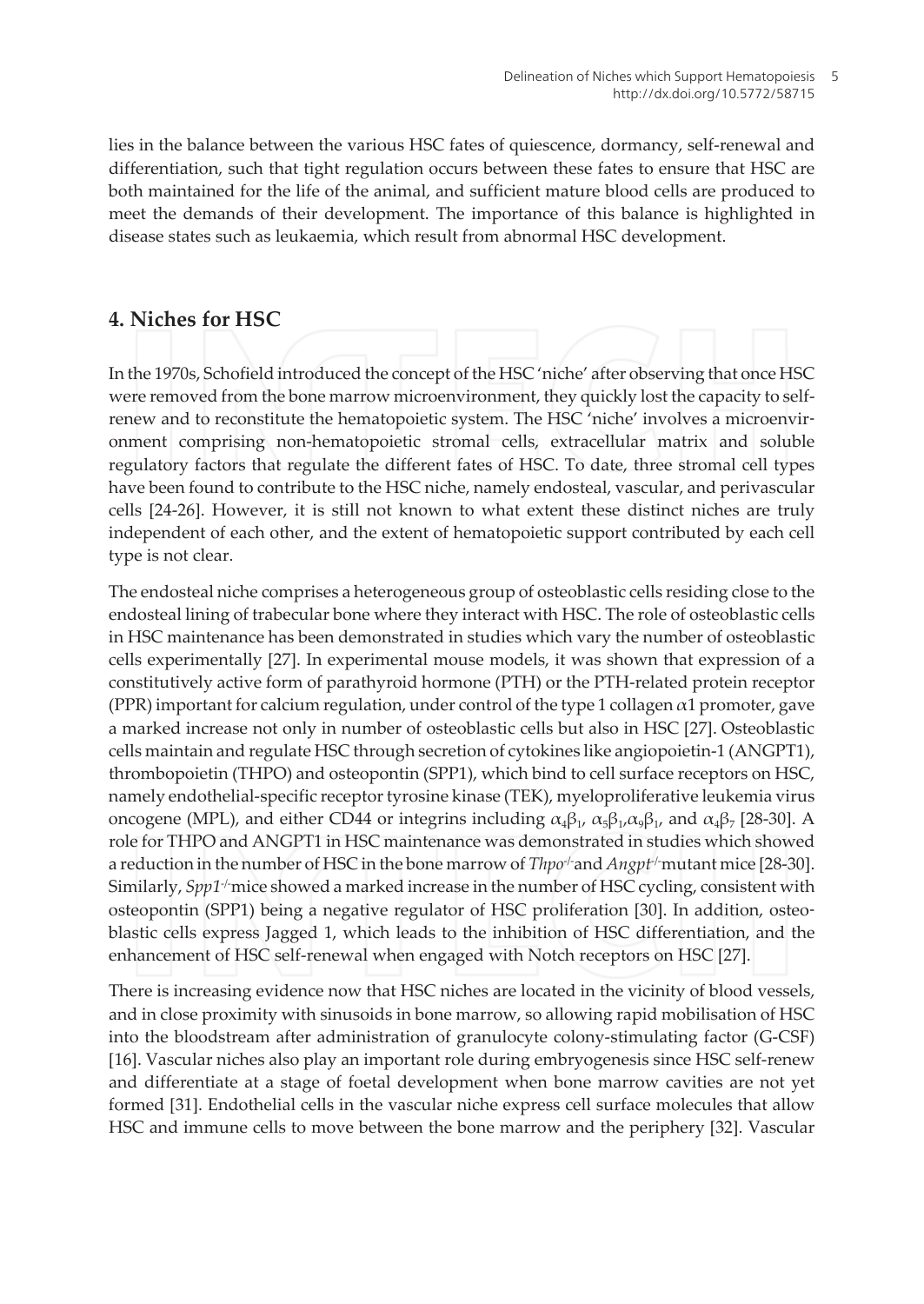niches also rely on the organisation of sinusoids or capillaries similar to fenestrated endothelium. When hematopoietic cells enter tissues, the slow blood flow in the larger sinusoids allows blood-borne cells to interact with sinusoidal endothelial cells via adhesion molecules, resulting in movement of cells through the sinus wall and into the extravascular space within bone marrow [33-35]. Sinusoidal endothelial cells express adhesion molecules like E-selectin and vascular cell adhesion molecule 1 (VCAM1) [32]. The importance of vascular niches for hematopoiesis was demonstrated by conditionally deleting the signalling protein vascular endothelial growth factor receptor 2 (VEGFR2) in adult mice [36]. This resulted in an inability of sinusoidal endothelial cells to develop after irradiation of mice, so preventing reconstitution of the hematopoietic system [36]. In addition, sinusoidal endothelial cells express gp130, a cytokine receptor essential for HSC self-renewal [37]. The importance of endothelial cells expressing gp130 in hematopoiesis was also demonstrated in reconstitution studies in mice where bone marrow cells from  $g p 130<sup>j</sup>$  mice could reconstitute the hematopoietic system of irradiated wild-type mice, while wild-type bone marrow cells were unable to reconstitute the hematopoietic system of gp130<sup>-/-</sup>mice [38].

Recently, three populations of perivascular reticular cells expressing high levels of CXCL12, were identified as important niche elements for HSC in bone marrow. They have been described as CXCL12-abundant reticular (CAR) cells [39], nestin-GFP+mesenchymal stem cells [40] and leptin receptor stromal cells [41]. CAR cells were characterised as bipotent adipoosteogenic progenitors, which develop around sinusoids [39, 42]. By conditionally ablating CAR cells using transgenic mice with the diphtheria toxin receptor gene inserted into the cxcl12 locus, CAR cells were shown to promote HSC proliferation, while maintaining them in an undifferentiated state [42]. The absence of CAR cells resulted in a reduction in HSC and progenitors, and of early myeloid differentiation of HSC.

Perivascular niches are also described by nestin\*mesenchymal stem cells situated near the larger blood vessels in BM [40]. These cells were identified in close association with HSC by their nestin expression. When nestin mesenchymal stem cells were conditionally ablated from mice, the frequency of HSC decreased, indicating the importance of these cells as a perivascular niche element in bone marrow [40]. Leptin receptor stromal cells have also been identified as perivascular cells surrounding sinusoids. This subset expresses high levels of CXCL12 and stem cell factor (SCF), and may overlap with other previously described CAR cell subsets. All three described perivascular subsets are an important source of SCF [41], a cytokine that binds to the c-Kit tyrosine kinase receptor expressed on hematopoietic stem/progenitor cells [43]. A recent study demonstrated depletion of the HSC pool in Scf' mice, highlighting the importance of SCF as well as perivascular cells in HSC maintenance [41].

## 5. Spleen as a hematopoietic organ

The spleen is the largest blood-filtering organ. It also contains structures which support lymphoid cell development and function, and in this respect resembles a lymph node. The spleen is central to both hematopoiesis and immunity. Anatomically, it is composed of red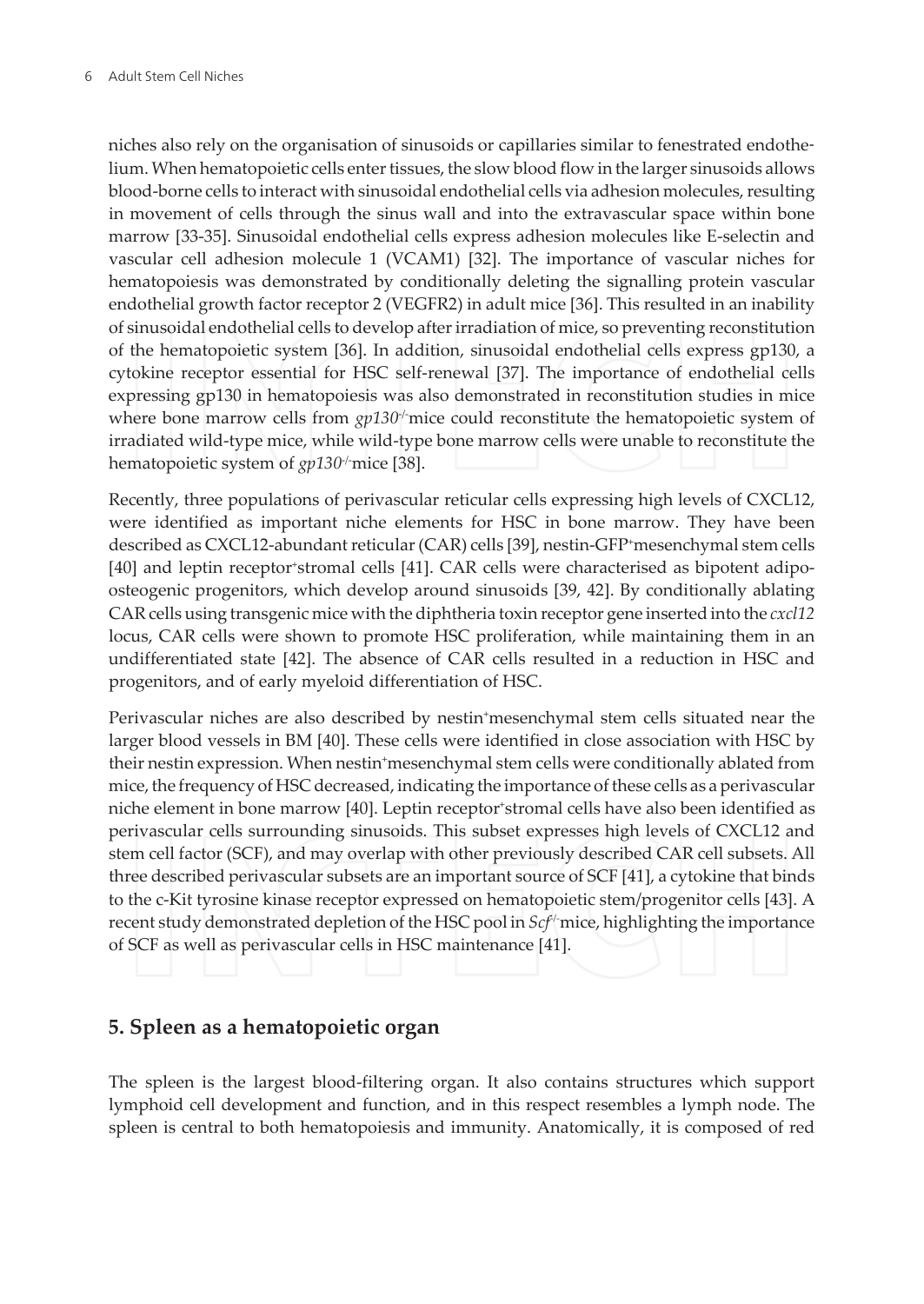pulp which is responsible for blood cell removal, and white pulp, which houses T and B lymphocytes in discrete regions [44]. Red and white pulp of murine spleen are separated by a marginal zone comprising marginal zone macrophages, B cells, and DC, and a marginal sinus where the smallest arterial branches terminate [44]. The white pulp is further divided into T cell zones and B cell follicles, with germinal centres containing B cells [44]. While murine and human spleens are largely similar in terms of their architecture, there are some notable differences [44]. Unlike murine spleen, the marginal sinus is not present in the human spleen, although human spleen does contain a perifollicular region, external to the marginal zone in the red pulp, which is absent in the murine spleen.

#### 5.1. Development of murine spleen

Spleen organogenesis involves formation of the splanchnic mesodermal plate from lateral plate mesoderm at E9.5 [45, 46]. The splanchnic mesodermal plate comprises epithelial-like cells which are arranged as an organized plate of cells at the right and left side of the foregut [45]. The initial condensation of mesenchyme within the dorsal pancreatic mesenchyme occurs adjacent to the splanchnic mesodermal plate at E10.5 [46]. By E10.5, there is progressive loss of thickness on the right side of splanchnic mesodermal plate, causing it to be thicker at the left side [46]. In addition, the cells constituting the splenic condensing mesenchyme also acquire the splenic cell fate [45]. At the same time, leftward growth of pancreatic mesenchyme and spleen anlagen occur [45]. By E11.5, the spleen anlage proper is formed laterally to the developing stomach [45, 47].

While the exact cellular requirements governing development of spleen remain poorly understood, it is widely known that the interaction between the non-hematopoietic CD45 VCAM1<sup>+</sup>ICAM1<sup>+</sup>LTβR<sup>+</sup>lymphoid tissue organiser (LTo) cells and hematopoietic CD45<sup>+</sup>CD3<sup>-</sup> CD4<sup>+</sup>cKit<sup>+</sup>LT<sup>+</sup>lymphoid tissue inducer (LTi) cells is crucial for the development of secondary lymphoid organs such as lymph nodes and Peyer's patches [48]. This is due to lymphotoxin LΤαβ signaling, which occurs as a result of binding between lymphotoxin- $\alpha$ 1β2 (Ltα<sub>1</sub>β<sub>2</sub>) expressed on LTi cells and the lymphotoxin- $\beta$  receptor (LT $\beta$ R) on LTo cells [49]. Engagement of Lt $\alpha_1\beta_2$  and LT $\beta$ R induces the activation of two NF $\kappa$ B pathways which promote mesenchymal and endothelial cell differentiation [50]. In addition, increased expression of adhesion molecules like VCAM1, intracellular adhesion molecule 1 (ICAM1) and mucosal vascular addressin cell adhesion molecule 1 (MAdCAM1), and homeostatic chemokines such as CXCL13, CCL19 and CCL21, ensues as part of the differentiation program of mesenchymal cells [51]. These adhesion molecules and chemokines attract and retain additional hematopoietic cells at the formation site.

The importance of  $L^{\alpha}(\beta)$  signaling in secondary lymphoid organ development was first documented after the initial observation that lymph nodes and Peyer's patches failed to develop in  $LT\alpha$  mice [52]. Identification of what are currently known as LTi cells began with the search for the  $LT\alpha\beta$ -expressing cell subset which was first found in developing mesenteric lymph nodes [53]. These  $LT\alpha\beta$ -expressing cells were later characterised as CD45<sup>+</sup>CD3<sup>-</sup>  $CD4$ <sup>t</sup>cells. Insight into the role of  $LT\alpha\beta$ -expressing CD45<sup>+</sup>CD3<sup>-</sup>CD4<sup>+</sup>cells in secondary lymphoid organ development was gained with the generation of two mutant mice that lacked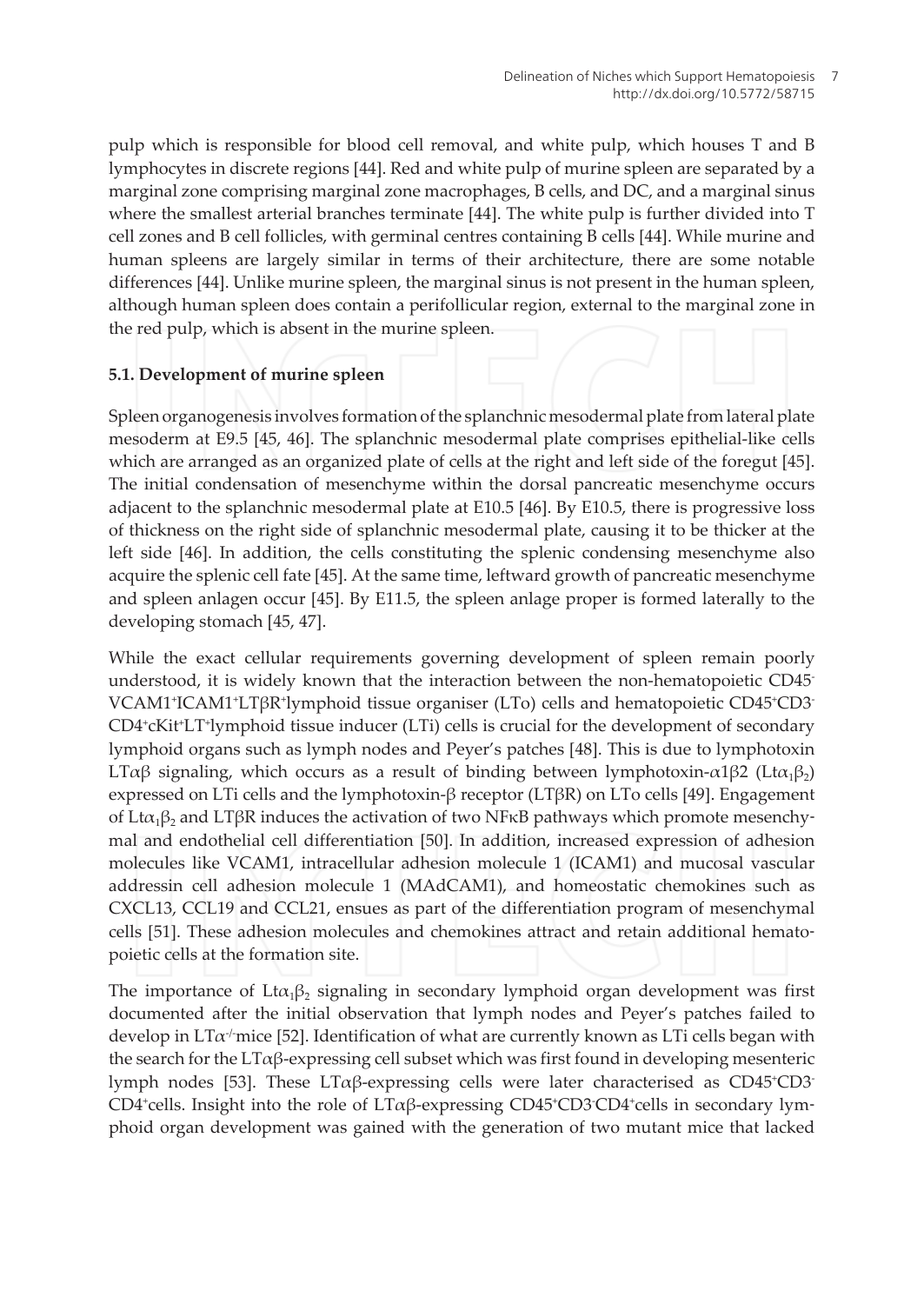CD45<sup>+</sup>CD3<sup>-</sup>CD4<sup>+</sup>cells [54, 55]. A detailed analysis of these two mutant mice revealed an absence of lymph node and Peyer's patch development. However, the architecture of the T and B cell areas in spleen was unaffected [55, 56], suggesting the existence of multiple cellular subsets, which provide instructions to the splenic stromal cells.

#### 5.2. The red pulp regulates erythrocyte turnover

The red pulp region has a very specialised function as a blood filter. This region contains many splenic cords formed by red pulp fibroblasts and reticular fibres where blood first enters via the afferent splenic artery [44]. Blood then enters venous sinuses lined by endothelium with a discontinuous structure [44, 57]. Slits formed in the endothelium of the sinuses allow the passage of most blood cells but not aged or damaged platelets and erythrocytes. These are phagocytosed by red pulp macrophages in the cords [44, 58].

In addition to the filtration of blood, the red pulp is involved in recycling iron. Phagocytosis of aged erythrocytes by splenic macrophages results in release of hem from hemoglobin, which is converted into biliverdin and ferrous iron [44, 59]. The resultant iron is either stored or released as ferritins from cells. Plasmablasts and plasma cells are also present in the red pulp for antibody production [44].

#### 5.3. The white pulp facilitates T and B lymphoid responses

The white pulp of spleen contains the T cell zones and B cell follicles. In T cell zones, fibroblastic reticular cells encircle the central arterioles and form a network that connects the T cell zones to the marginal zone  $[60, 61]$ . This network serves to guide T cells in their migration from marginal zone to T cell zones [60, 61]. It is in the T cell zone where T cells interact with DC and passing B cells. In contrast, B cell follicles comprise activated B cells undergoing clonal expansion, isotype switching and somatic hypermutation. They also house specialised antigen handling cells called follicular dendritic cells, which form the architectural framework of the follicles, and are involved in retaining and presenting antigens to activated B cells in the germinal centre.

#### 5.4. Multiple subsets of DC exist in spleen

Dendritic cells are specialised antigen presenting cells capable of inducing an adaptive immune response [62]. They do so by acquiring, processing and presenting antigens on major histocompatibility complex (MHC) molecules to naïve T cells. While all DC have capacity for antigen acquisition, processing and presentation, they are heterogeneous and their subtypes differ in location, migratory pathway, cell surface marker expression and immunological function [62]. The definition of a DC is therefore not straightforward, although most DC are phenotypically marked by high expression of CD11c and MHC-II [63].

The commonly described DC subsets in murine spleen include conventional DC (cDC), plasmacytoid DC (pDC), regulatory DC (DCreg) and monocyte-derived DC (mo-DC) [64, 65]. Conventional DC represent steady-state, mature DC with CD11chiMHC-IIhi marker expression that can be further classified into  $CD8\alpha$  and  $CD8\alpha$  subsets [65].  $CD8\alpha$  cDC are phenotypically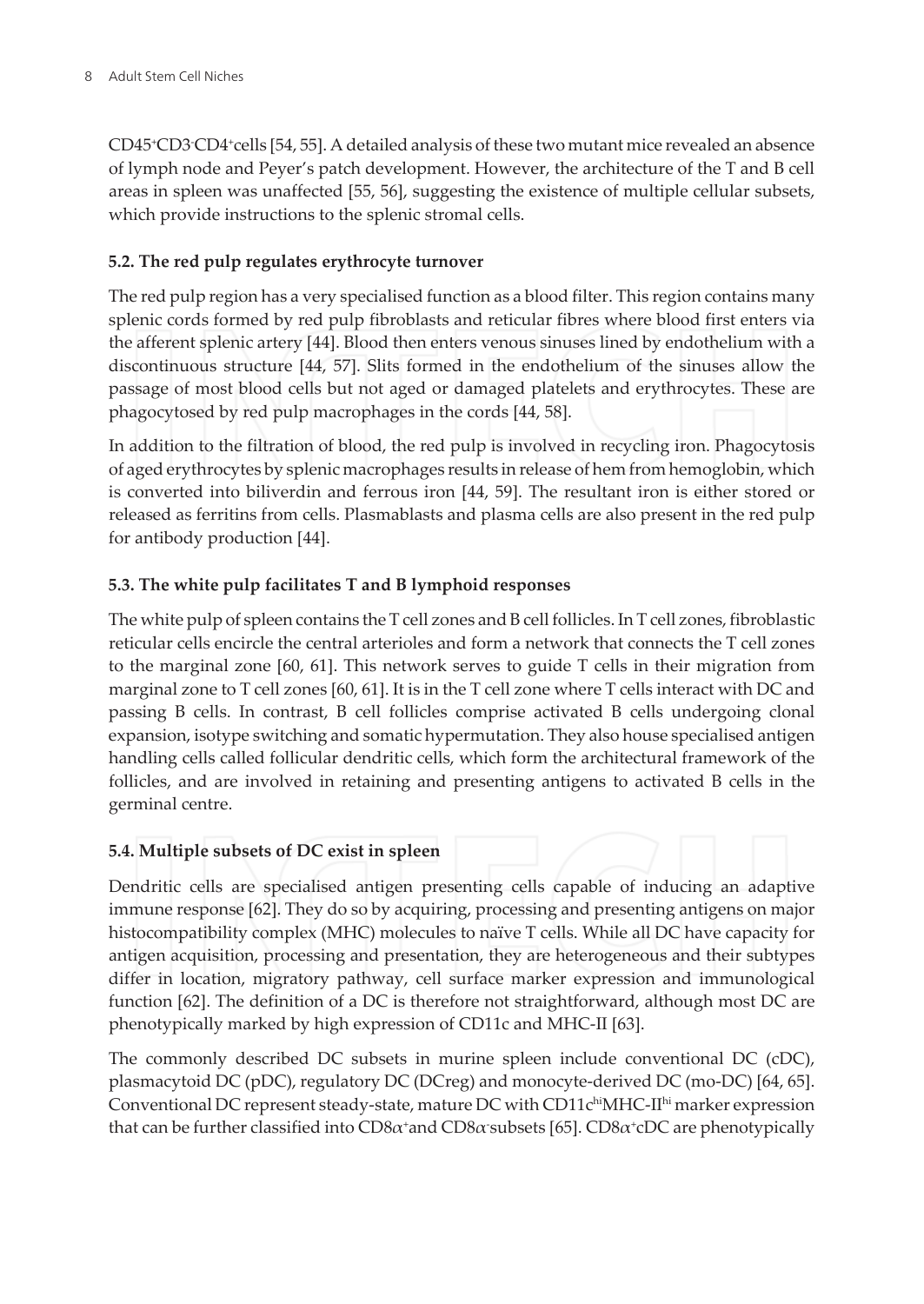distinguishable as  $CD11c^{\ast}CD11b^{\ast}CD8\alpha^{\ast}MHC-II^{\ast}B220^{\ast}cells$ , while  $CD8\alpha^{\ast}cDC$  are CD11c <sup>+</sup>CD11b<sup>+</sup>CD8α<sup>-</sup>MHC-II<sup>+</sup>B220<sup>-</sup>cells [65, 66]. Plasmacytoid DC exist as less mature DC precursors in the steady-state, producing natural type I interferon (IFN- $\alpha$ ) upon viral exposure. They can be distinguished from other DC subsets by expression of Ly6C, B220, and low expression level of the CD11c marker [65, 67]. Under certain inflammatory conditions, monocytes which are phagocytic myeloid cells, are induced to differentiate into mo-DC for antigen presentation [68]. These cells can be distinguished from other DC by CD64 (FcR) expression.

#### 5.5. Lineage origin of splenic DC

With high heterogeneity within the DC lineage, an important question is whether each subset is developmentally distinct. Early studies provided direct evidence for a myeloid origin of DC following reconstitution of cDC and pDC in the spleen and thymus when mouse bone marrowderived CMP were transplanted into irradiated recipients [69]. It is now well established that all leukocytes originate from bone marrow-derived HSC. In the early stages of hematopoiesis, successive commitment steps result in the divergence of lymphoid and myeloid lineages, generating CLP and CMP [70]. The CLP give rise to B, T and natural killer cells, whilst CMP develop into macrophage/DC progenitors (MDP), identified as LinCX3CR1+CD11b CD115<sup>+</sup>cKit<sup>+</sup>CD135<sup>+</sup>cells [70]. These subsequently give rise to either common DC progenitors (CDP) or two monocyte subsets distinguishable as Ly-6C<sup>+</sup>and Ly-6C<sup>-cells</sup> [64, 71]. In contrast to the developmental flexibility of MDP in terms of ability to produce cDC, pDC and monocytes, CDP are restricted to producing cDC and pDC [71]. It has also been shown that adoptive transfer of either CMP or MDP can give rise to CDP and monocytes, indicating that CDP are downstream of CMP or MDP [70].

While monocytes and pDC have been found to exit bone marrow as mature cells, cDC leave as immature precursors that further differentiate and mature within lymphoid organs [71]. In mouse blood, two populations of DC precursors have been described as CD11c<sup>int</sup>CD11b  $^{\circ}CD45RA$  and CD11c<sup>lo</sup>CD11b<sup>-</sup>CD45RA<sup>hi</sup> cells that differentiate to give mature CD8 $\alpha$  cDC in the presence of TNF- $\alpha$  and GM-CSF, and IFN- $\alpha$  producing pDC in the presence of GM-CSF and CpG [72]. CD8 $\alpha$  cDC are able to stimulate T cells to produce IL-2 in response to microbial stimuli, while pDC weakly stimulate T cells by producing large quantities of natural type I interferon [69]. A recent study reported the identification of the most immediate cDC precursors (pre-DC) in spleen with a CD11c<sup>int</sup>CD45RA<sup>lo</sup>CD43<sup>int</sup>SIRP- $\alpha$ <sup>int</sup>CD4 CD8 $\alpha$  phenotype [73]. Progenitors in bone marrow give rise to pre-DC which enter the spleen where they differentiate further to give cDC and p-pre-DC.

## 6. Extramedullary hematopoiesis in spleen

The spleen can support hematopoiesis, and this finding is based on early evidence documenting the recovery of mice lethally irradiated while the spleen was shielded [74]. This process is termed extramedullary hematopoiesis, since it occurs in sites other than the bone medullary cavity. Extramedullary hematopoiesis can be viewed as an active or a passive process. While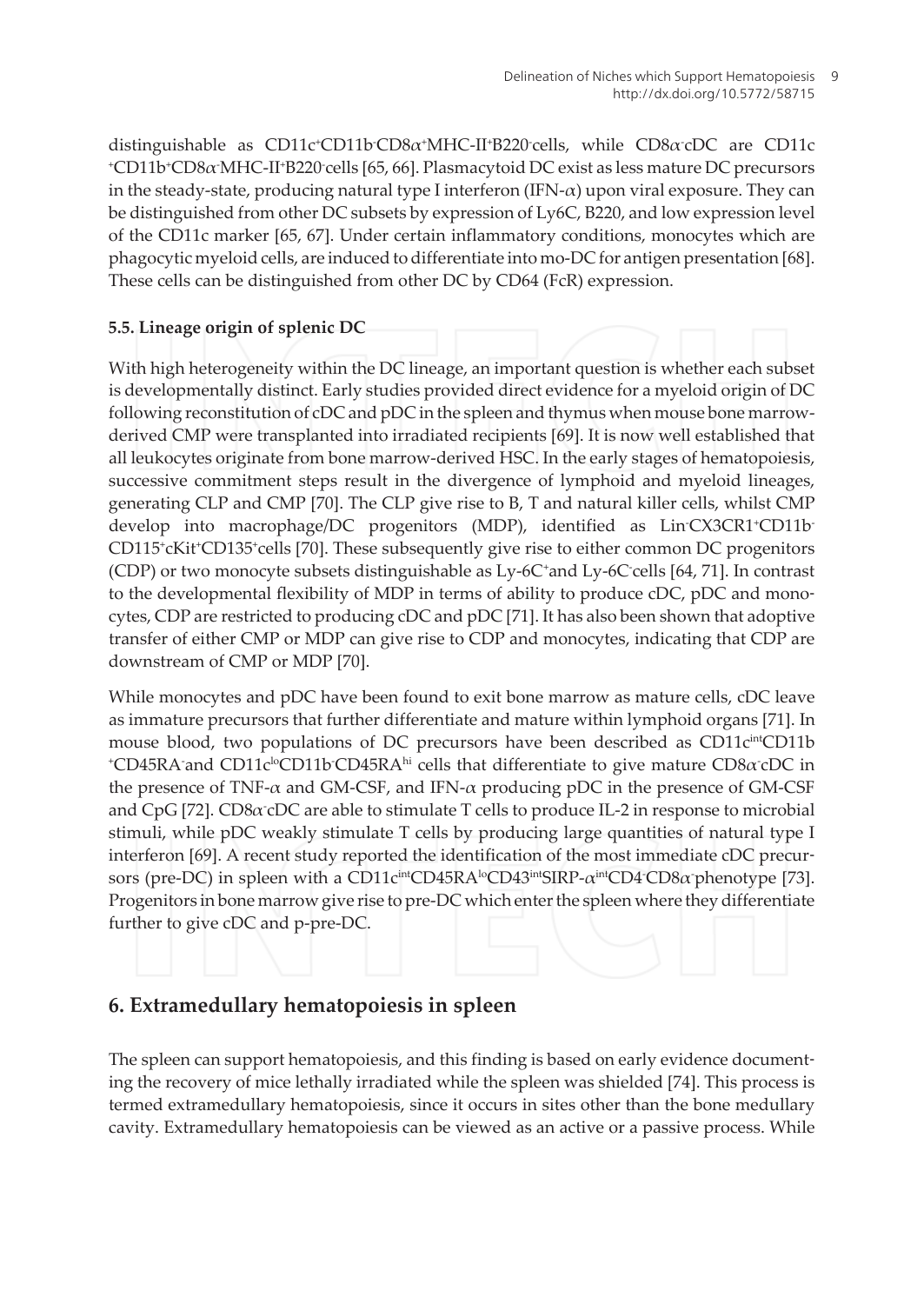extramedullary hematopoiesis occurs as an active natural process during fetal development and also during infection, passive extramedullary hematopoiesis occurs due to impairment of hematopoiesis in the bone marrow [75]. Occurrence of an active process is evidenced by studies, showing that the low number of hematopoietic stem/progenitor cells present in murine spleen in the steady-state increases quickly following inflammation [76, 77]. The presence of hematopoietic stem/progenitor cells in the steady-state is however not restricted to murine spleen as spleens of pigs, baboons and humans was also found to retain a low number of hematopoietic stem/progenitor cells under steady-state conditions [78]. Moreover, in cell tracing experiments, spleen cells derived from both neonatal and adult mice were able to provide hematopoietic reconstitution of lethally irradiated host mice following adoptive transfer [79, 80]. These findings confirm that spleen can adopt a role in extramedullary hematopoiesis, at least during times of stress or inflammation. Evidence, which suggests a role for spleen in hematopoiesis, also raises the possibility of a splenic HSC niche that supports the maintenance of HSC in the resting state.

#### 6.1. Splenic stromal cell network

Thus far, HSC niches in spleen have not been well investigated, although at least six distinct stromal cell types have been mapped to different regions of the spleen. These include gp38<sup>+</sup>fibroblastic reticular cells in the T cell zones, CD35<sup>+</sup>follicular dendritic cells in the B cell follicles, MAdCAM1<sup>+</sup>marginal reticular cells in the marginal zone, and red pulp fibroblasts, lymphatic endothelial cells and vascular endothelial cells in the red pulp [81].

Fibroblastic reticular cells are mesenchymal cells, which along with reticular fibres and fibrous extracellular matrix bundles are required for the formation of a reticular network that serves as a scaffolding for the three-dimensional structure of secondary lymphoid organs [82]. In addition to creating a network in the T cell areas of spleen, which serves to guide T lymphocytes in their migration from marginal zone to the T cell zones [60, 61], fibroblastic reticular cells are also involved in creating a conduit system that selectively allows molecules of low molecular mass such as chemokines and antigens to enter the T cell zone [82-84]. Large molecules are trapped in the cortical sinuses by subcapsular sinus macrophages [82-84]. Such a conduit system offers an opportunity for different types of signals to be delivered in secondary lymphoid organs for optimisation of immunity to different pathogens [84].

In addition to their structural role, fibroblastic reticular cells are also involved in regulation of the immune response. They secrete homeostatic chemokines like CCL21, CCL19 and CXCL12 which attract naïve T cells expressing the chemokine receptors CCR7 and CXCR4 [85]. Fibroblastic reticular cells also enhance the survival of naïve T cells in the steady-state by producing interleukin-7. This is important in increasing the probability that naïve T cells meet cognate antigen presented on antigen presenting cells. A recent study revealed that fibroblastic reticular cells stimulate the activation of cytotoxic T cells via alarmin IL-33 secretion during viral infection [86].

Marginal reticular cells represent a unique subset of stromal cells located in the marginal zone of the spleen. Despite expressing many common stromal cell surface markers like ER-TR7, desmin, laminin, VCAM1, and MAdCAM1, marginal reticular cells appear to also specifically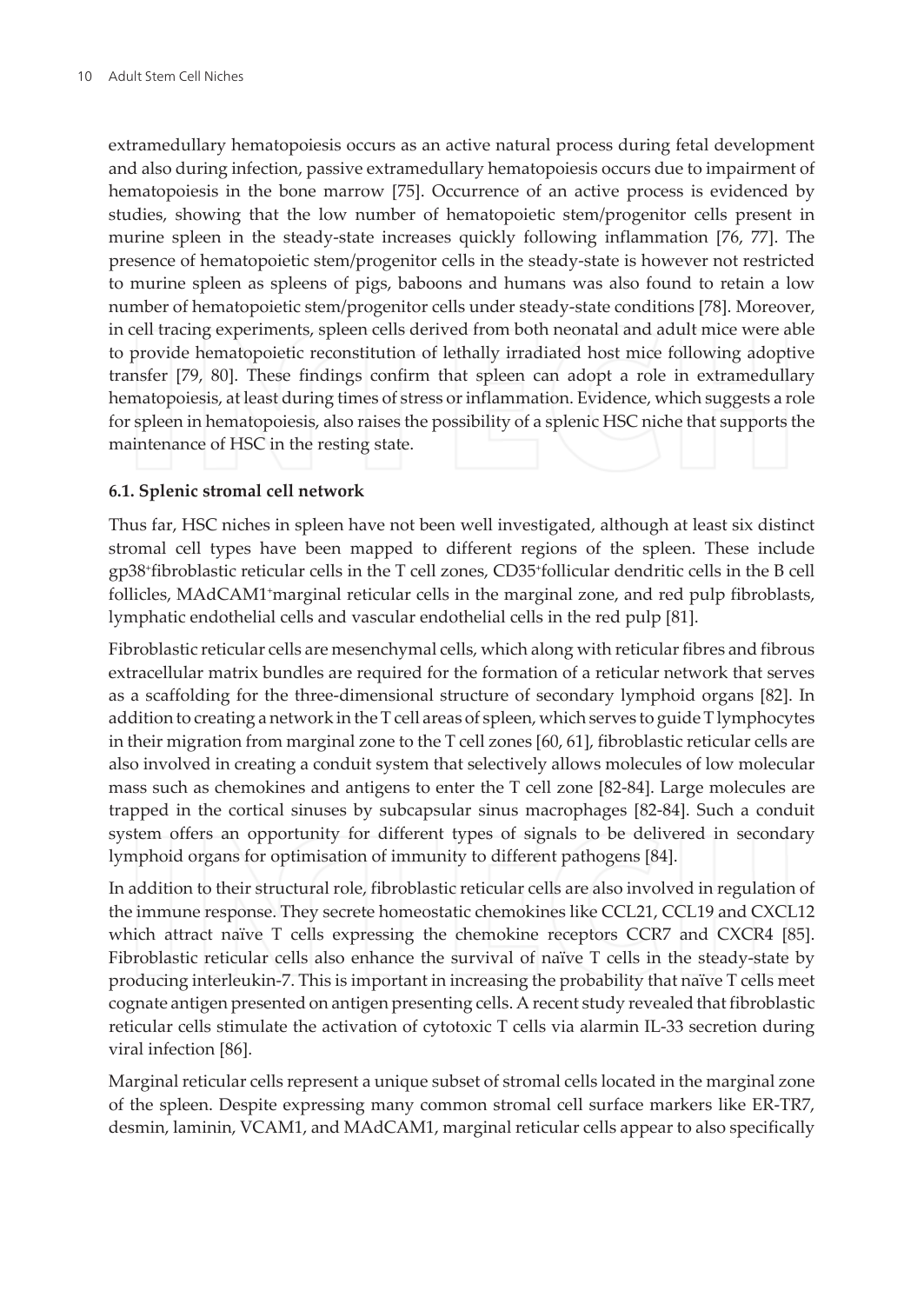express RANKL, the receptor activator of NF-kB ligand, and secrete CXCL13 [87]. While RANKL has been found to be essential for lymph node development [88], its function in spleen remains elusive. These stromal cells form a conduit system which can capture and deliver antigens to the B cell follicles [87].

In the red pulp region, red pulp fibroblasts form the splenic cords necessary for filtration of blood [81]. They also control splenic blood flow and assist in removal of dead or dying red blood cells [81]. Additionally, red pulp fibroblasts are involved in the localisation of different cells in the red pulp of spleen through expression of the cell adhesion molecule ICAM1 that binds to lymphocyte function-associated antigen 1 (LFA1), a heterodimeric receptor protein found on lymphocytes [89, 90]. For instance, ICAM1-LFA1 interaction between red pulp fibroblasts and plasma cells results in movement of plasma cells into the red pulp region for secretion of antibodies into the circulation [91].

### 7. Evidence that splenic stroma supports hematopoiesis

Evidence suggesting that the spleen contains stromal cells, which support in vitro hematopoiesis has been previously reported by this lab [92-95]. In particular, it was demonstrated that the stromal monolayer forming in long-term cultures (LTC) of 8-day old murine spleen supports the maintenance of small progenitors and the production of a distinct class of large, immature DC, coined 'LTC-DC'. These can be produced continuously in LTC for years in the absence of added growth factors and cytokines [92-95]. When the small progenitors maintained in LTC were specifically sorted and co-cultured over STX3 stroma, large immature dendriticlike cells were produced [96]. STX3 stroma had been isolated as a stromal cell line from a splenic LTC which had ceased production of dendritic-like cells after multiple passages, apparently due to the loss of progenitors [97]. Interestingly, similar dendritic-like cells, termed 'L-DC' were also produced when STX3 was overlaid with lineage-negative (Lin) cells derived from bone marrow [98]. L-DC, like LTC-DC, are large cells which express CD11b and CD11c but not MHC-II and  $CD8\alpha$ [99, 100]. These cells are highly efficient in endocytosis and cross presentation of antigen for CD8<sup>+</sup>T cell activation, particularly after exposure to lipopolysaccharide [99, 100].

In order to better understand the cellular composition of the heterogeneous STX3 stroma, the line was cloned to form 102 splenic stromal lines [98]. These include the 5G3 clone, which supports in vitro hematopoiesis, and the 3B5 clone, which is a non-supporter. The 5G3 clone supports production of 'L-DC' from hematopoietic progenitors in a highly reproducible and contact-dependent manner, similar to the parent line, STX3 [94, 99]. Transcriptome analysis of 5G3 stroma has revealed high expression of genes including *Sca-1*, *Vcam1*, *Pdgfra/* $\beta$  and CXCL12, which are associated with perivascular reticular cells described in the bone marrow (data in preparation). In addition, 5G3 was shown to have osteogenic but not adipogenic differentiative capacity (data in preparation). Such evidence raises the hypothesis that spleen contains a unique perivascular niche comprising mesenchymal stromal cells resembling osteoprogenitors that supports extramedullary hematopoiesis.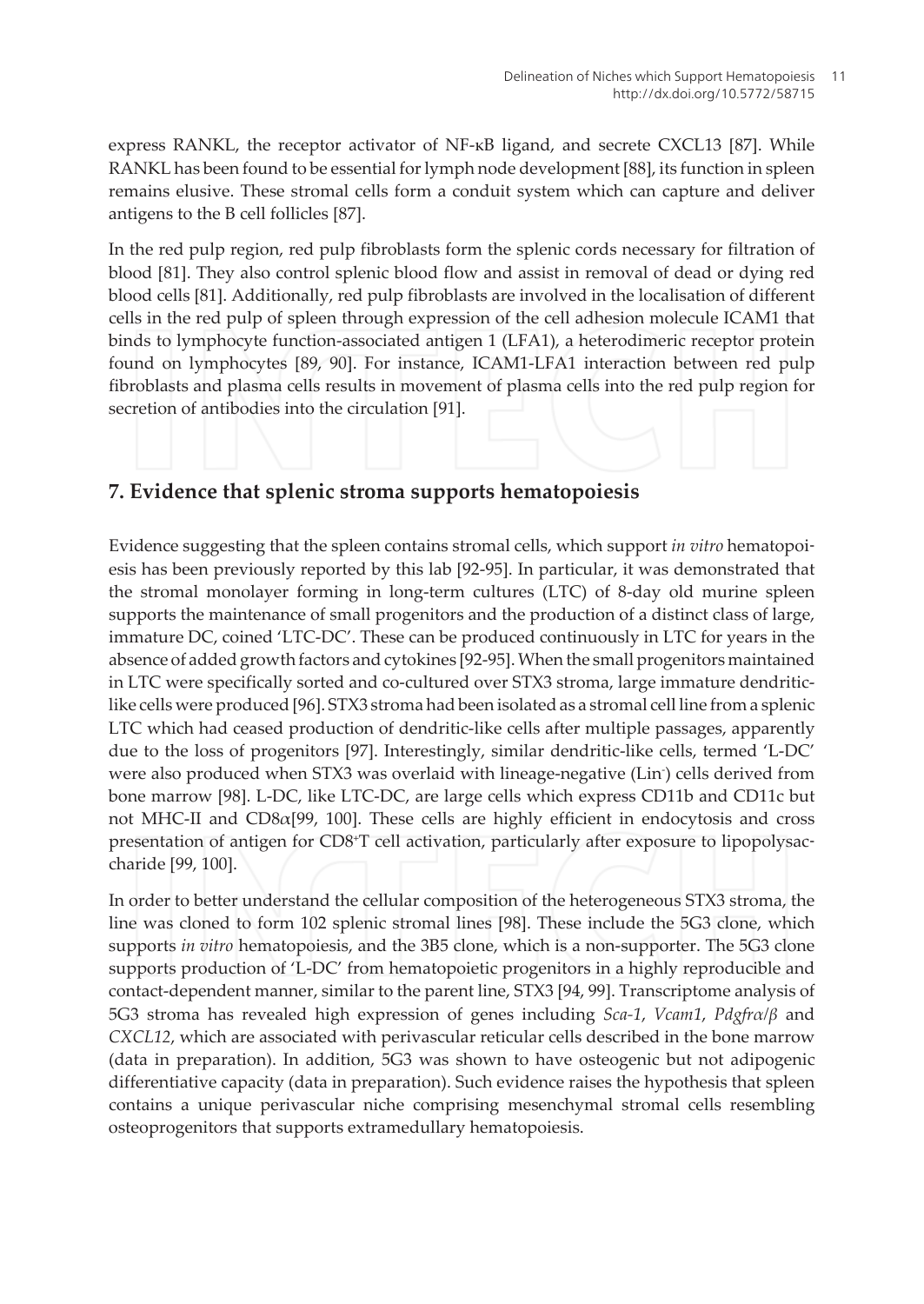The highly reproducible nature of DC production in splenic LTC and in stromal co-cultures, suggests that a potential equivalent process may exist in vivo. Already there is some evidence for an *in vivo* equivalent L-DC subset in spleen, which was originally termed 'IVL-DC' [101]. However, the *in vivo* equivalent stromal supporter cell line has not yet been identified. Moreover, since DC production in splenic stromal co-cultures can be maintained for a long time, it seems likely that the progenitors, which are maintained in cultures, are self-renewing. One hypothesis is that the particular splenic stromal cells maintain self-renewing progenitors through close contact. To test this hypothesis, various progenitor subsets from bone marrow and spleen were sorted and tested for their capacity to seed 5G3 stroma with production of L-DC. 5G3 stromal co-cultures were established with MDP, CDP, ST-HSC or LT-HSC. Since no L-DC production was observed in co-cultures overlaid with MDP and CDP, it was evident that L-DC did not derive from the same progenitors which gave rise to cDC, pDC and monocytes [102]. When the Flt3<sup>-</sup>c-Kit<sup>+</sup>Lin<sup>-</sup>Sca-1<sup>+</sup>subset of LT-HSC from bone marrow, and the Flt3<sup>+</sup>c-Kit<sup>+</sup>Lin<sup>-</sup>Sca-1<sup>+</sup>subset of ST-HSC were overlaid on 5G3 stroma, L-DC production was clearly supported. In some co-cultures, contact between non-adherent cells and stroma was prevented using a Transwell membrane [92]. L-DC production occurred for up to 35 days from overlaid HSC, but only in co-cultures where overlaid cells maintained contact with 5G3 stroma [92]. The development of L-DC is therefore dependent on the interaction between primitive HSC and the competent 5G3 stroma. The progenitor of L-DC therefore appears to be a subset of HSC, some cells of which express Flt3 and resemble ST-HSC and the less primitive multipotent progenitors (MPP) [92, 102].

Indeed, it has become clear that L-DC progenitors in vivo reflect HSC endogenous to spleen, and that the process of L-DC development reflects extramedullary hematopoiesis. L-DC progenitors first appear in murine spleen at E18.5, while progenitors of cDC appear after 4 days [103]. This raises the possibility that hematopoietic progenitors in spleen are laid down during ontogeny, and that hematopoiesis in spleen and the differentiation of dendritic-like 'L-DC' occurs as an active process, independent of inflammatory signaling. One model is that the splenic stromal microenvironment supports the restricted differentiation of endogenous progenitors to give antigen presenting cells unique to the spleen microenvironment. Indeed, studies to date on the *in vivo* tissue distribution of cells equivalent to L-DC, confirm that L-DC reflect a novel subset which is limited in its tissue distribution to spleen [100]. Such a model does not discount the possibility that spleen can also act as a site for extramedullary hematopoiesis under inflammatory conditions.

While it is known that hematopoiesis can be driven by inflammation in vivo [104], it is important to consider whether in vitro hematopoiesis in 5G3 cocultures involves the same mechanism. Whether the same stromal microenvironment contributes to both steady-state and inflammatory processes remains to be determined. This laboratory has studied the role of toll-like receptor signaling in the production of L-DC in in vitro co-cultures involving 5G3 stroma. Tolllike receptor binding of pathogen components triggers an inflammatory response. When cocultures were established with bone marrow progenitors derived from mutant mice lacking the adapter proteins MyD88 and TRIF crucial for toll-like receptor signaling, theywere found to be producers of L-DC [92]. This suggests that L-DC production must occur independently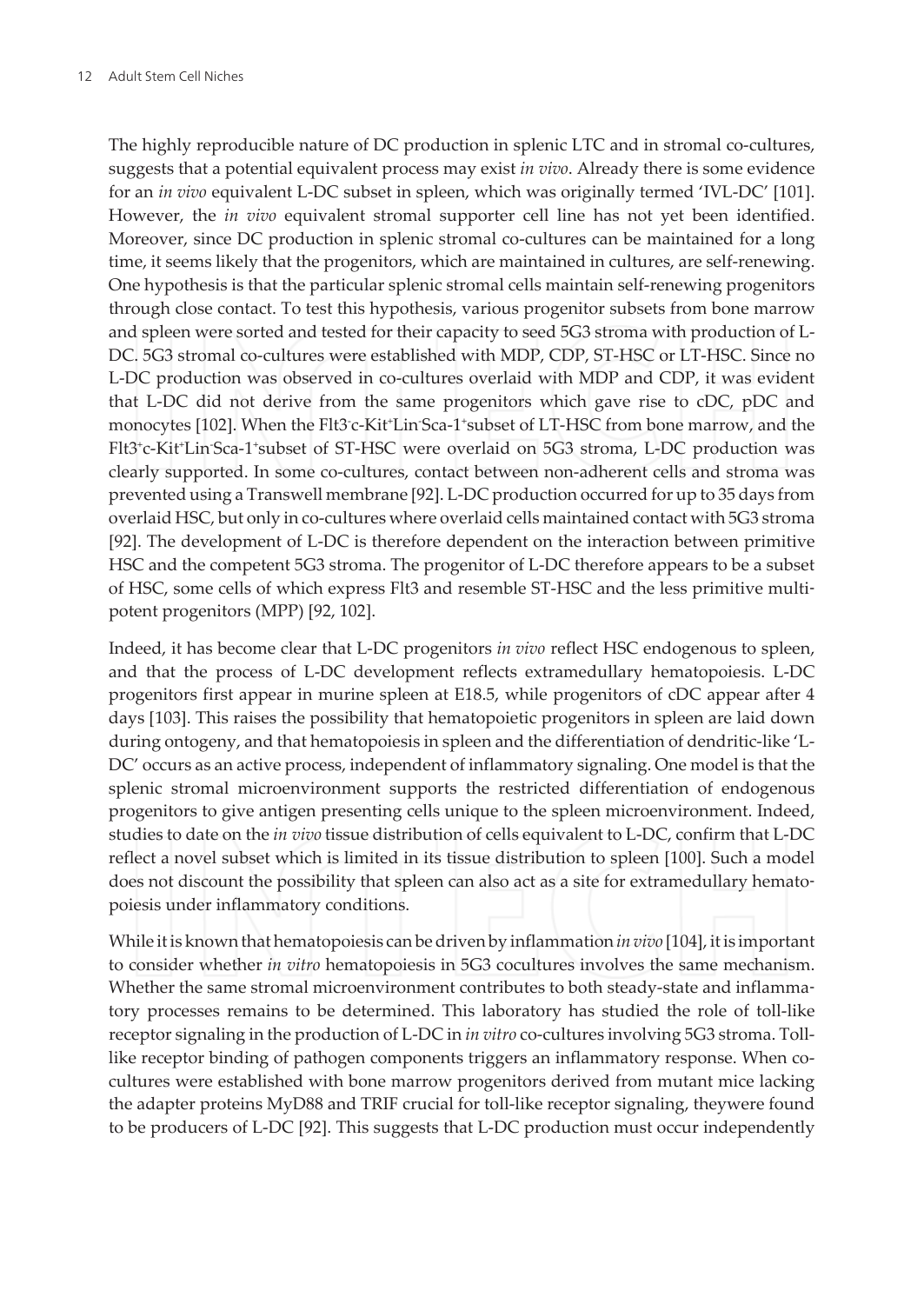of toll-like receptor signaling and inflammation. L-DC production therefore appears to reflect an active process of extramedullary hematopoiesis, dependent on primitive HSC endogenous to spleen.

## 8. Conclusion

While spleen has been traditionally viewed as an organ of immunity, recent evidence has shed light on its involvement in hematopoiesis. In this report, we have advanced the existence of niches for hematopoiesis in spleen, comprising a perivascular reticular cell type that supports extramedullary hematopoiesis from primitive HSC. Previous evidence in mouse and humans suggests that perivascular reticular cells reflect mesenchymal stem/progenitor cells located in close proximity with endothelial cells associated with the vasculature. Since the perivascular cells in bone marrow which constitute the HSC niche surround the sinusoids, it is quite possible that a similar type of cell exists in spleen, particularly in the red pulp region, where copious numbers of sinusoids are found. Moreover, transcriptome analysis of spleen-derived 5G3 stroma has revealed a close genetic resemblance between 5G3 stroma and perivascular cells in the bone marrow (data in preparation). Also consistent with this is the osteogenic capacity of 5G3 cells, suggesting the presence of mesenchymal osteoprogenitors in spleen with ability to support in vitro hematopoiesis.

The hypothesis that spleen contains perivascular cells as niches for hematopoiesis is not without functional precedence. Perivascular reticular cells present in the red pulp of spleen could provide a niche for maintenance of HSC in the steady-state. Furthermore, restricted hematopoiesis leading to development of only L-DC raises the possibility that the spleen microenvironment may support the production of tissue-specific antigen presenting cells. Their location in red pulp could reflect a specific role in monitoring blood-borne antigens and interacting with migrating lymphoid cells.

The lack of understanding of spleen as a hematopoietic organ has limited clinical application to date. A history of work from this lab has however considered spleen as a site for extramedullary hematopoiesis. Since spleen is a secondary site for hematopoiesis, it offers potential for reengineering niches to increase hematopoietic cell production. For example, if these unique stromal cells could be isolated and used to expand HSC in vitro, or provided as an ectopic niche in vivo for the same purpose, then the potential exists to enhance hematopoiesis during HSC transplantation. Regeneration or expansion of these niches could represent future therapy for patients undergoing myeloablative treatment, involution of lymphoid tissue with ageing, or HSC transplantation.

# Acknowledgements

This work was supported by grants from the National Health and Medical Research Council of Australia, and the Australian Research Council.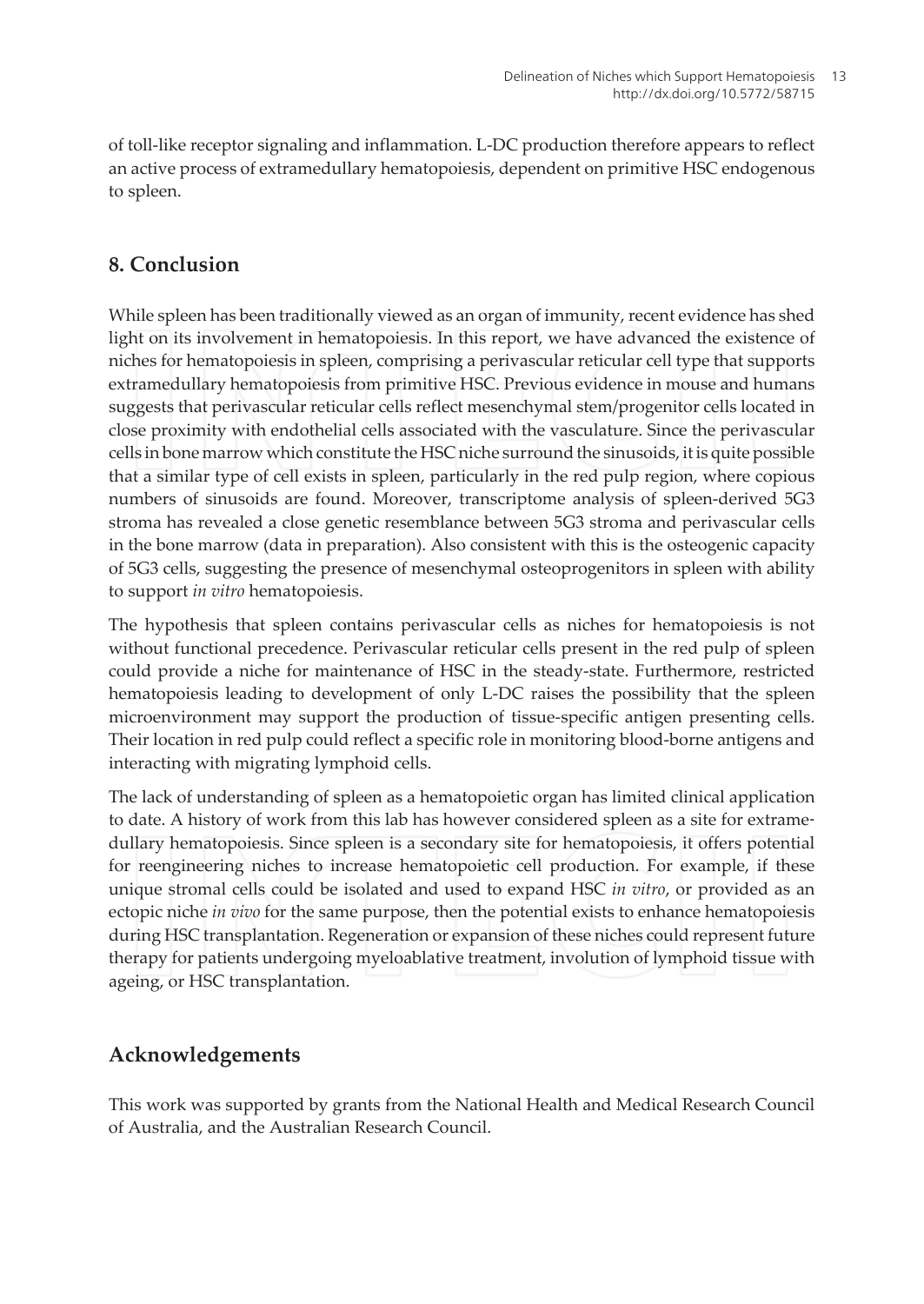#### **Author details**

Hong Kiat Lim and Helen C. O'Neill\*

\*Address all correspondence to: Helen.ONeill@anu.edu.au

Research School of Biology, Australian National University, Canberra, Australia

#### **References**

- [1] Seita, J. and I.L. Weissman, Hematopoietic stem cell: self-renewal versus differentiation. Wiley Interdiscip Rev Syst Biol Med, 2010. 2(6): p. 640-53.
- [2] Hirschi, K.K., Hemogenic endothelium during development and beyond. Blood, 2012. 119(21): p. 4823-7.
- [3] Ueno, H. and I.L. Weissman, Clonal Analysis of Mouse Development Reveals a Polyclonal Origin for Yolk Sac Blood Islands. Developmental Cell, 2006. 11(4): p. 519-533.
- [4] Baron, M.H., Embryonic origins of mammalian hematopoiesis. Exp Hematol, 2003. 31(12): p. 1160-9.
- [5] Haar, J.L. and G.A. Ackerman, A phase and electron microscopic study of vasculogenesis and erythropoiesis in the yolk sac of the mouse. Anat Rec, 1971. 170(2): p. 199-223.
- [6] Medvinsky, A. and E. Dzierzak, Definitive Hematopoiesis Is Autonomously Initiated by the AGM Region. Cell, 1996. 86(6): p. 897-906.
- [7] Doulatov, S., et al., Hematopoiesis: A Human Perspective. Cell Stem Cell, 2012. 10(2): p. 120-136.
- [8] Trumpp, A., M. Essers, and A. Wilson, Awakening dormant hematopoietic stem cells. Nature Reviews Immunology, 2010. 10(3): p. 201-209.
- [9] Li, Z., et al., Mouse Embryonic Head as a Site for Hematopoietic Stem Cell Development. Cell Stem Cell, 2012. 11(5): p. 663-675.
- [10] Palis, J., et al., Development of erythroid and myeloid progenitors in the yolk sac and embryo proper of the mouse. Development, 1999. 126(22): p. 5073-84.
- [11] Müller, A.M., et al., Development of hematopoietic stem cell activity in the mouse embryo. Immunity, 1994. 1(4): p. 291-301.
- [12] Ema, H. and H. Nakauchi, Expansion of hematopoietic stem cells in the developing liver of a mouse embryo. Blood, 2000. 95(7): p. 2284-8.
- [13] Godin, I., et al., Stem Cell Emergence and Hemopoietic Activity Are Incompatible in Mouse Intraembryonic Sites. The Journal of Experimental Medicine, 1999. 190(1): p. 43-52.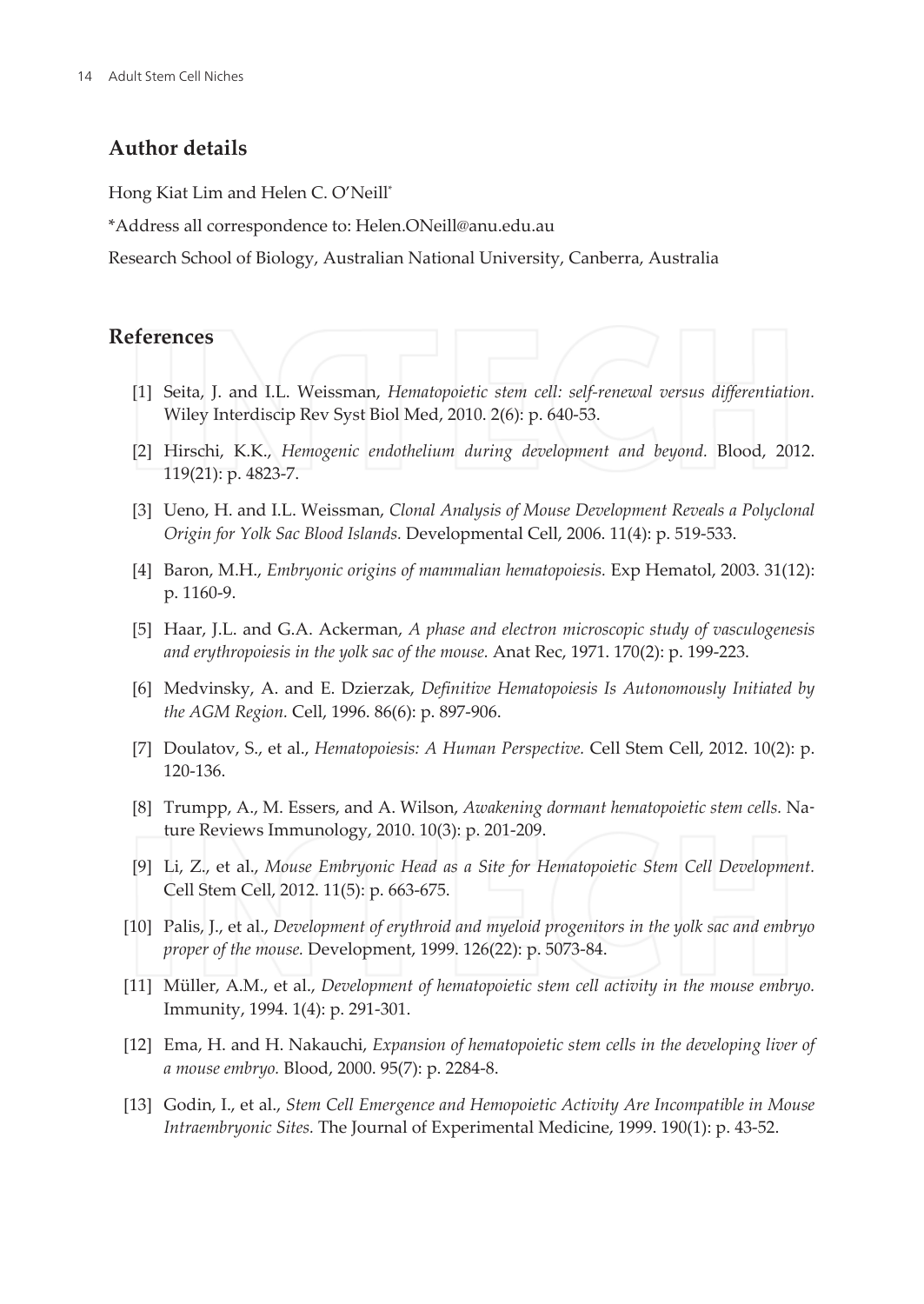- [14] Dzierzak, E. and N.A. Speck, Of lineage and legacy: the development of mammalian hematopoietic stem cells. Nat Immunol, 2008. 9(2): p. 129-136.
- [15] Christensen, J.L. and I.L. Weissman, Flk-2 is a marker in hematopoietic stem cell differentiation: A simple method to isolate long-term stem cells. Proceedings of the National Academy of Sciences, 2001. 98(25): p. 14541-14546.
- [16] Kiel, M.J., et al., SLAM Family Receptors Distinguish Hematopoietic Stem and Progenitor Cells and Reveal Endothelial Niches for Stem Cells. Cell, 2005. 121(7): p. 1109-1121.
- [17] Yang, L., et al., Identification of Lin–Sca1+kit+CD34+Flt3– short-term hematopoietic stem cells capable of rapidly reconstituting and rescuing myeloablated transplant recipients. Blood, 2005. 105(7): p. 2717-2723.
- [18] Muller-Sieburg, C., et al., Stem cell heterogeneity: implications for aging and regenerative medicine. Blood, 2012.
- [19] Spangrude, G.J., S. Heimfeld, and I.L. Weissman, Purification and characterization of mouse hematopoietic stem cells. Science, 1988. 241(4861): p. 58-62.
- [20] Eliasson, P. and J.I. Jonsson, The hematopoietic stem cell niche: low in oxygen but a nice place to be. J Cell Physiol, 2010. 222(1): p. 17-22.
- [21] Sitnicka, E., et al., Transforming growth factor beta 1 directly and reversibly inhibits the initial cell divisions of long-term repopulating hematopoietic stem cells. Blood, 1996. 88(1): p. 82-8.
- [22] Wilson, A., et al., Hematopoietic Stem Cells Reversibly Switch from Dormancy to Self-Renewal during Homeostasis and Repair. Cell, 2008. 135(6): p. 1118-1129.
- [23] He, S., D. Nakada, and S.J. Morrison, Mechanisms of stem cell self-renewal. Annu Rev Cell Dev Biol, 2009. 25: p. 377-406.
- [24] Bianco, P., Bone and the hematopoietic niche: a tale of two stem cells. Blood, 2011.
- [25] Kiel, M.J. and S.J. Morrison, Uncertainty in the niches that maintain hematopoietic stem cells. Nature Reviews Immunology, 2008. 8(4): p. 290-301.
- [26] Nagasawa, T., Y. Omatsu, and T. Sugivama, Control of hematopoietic stem cells by the bone marrow stromal niche: the role of reticular cells. Trends in Immunology, 2011. 32(7): p. 315-320.
- [27] Calvi, L.M., et al., Osteoblastic cells regulate the hematopoietic stem cell niche. Nature, 2003. 425(6960): p. 841-846.
- [28] Qian, H., et al., Critical role of thrombopoietin in maintaining adult quiescent hematopoietic stem cells. Cell Stem Cell, 2007. 1(6): p. 671-84.
- [29] Lilly, A.J., W.E. Johnson, and C.M. Bunce, The Hematopoietic Stem Cell Niche: New Insights into the Mechanisms Regulating Hematopoietic Stem Cell Behaviour. Stem Cells International, 2011. 2011.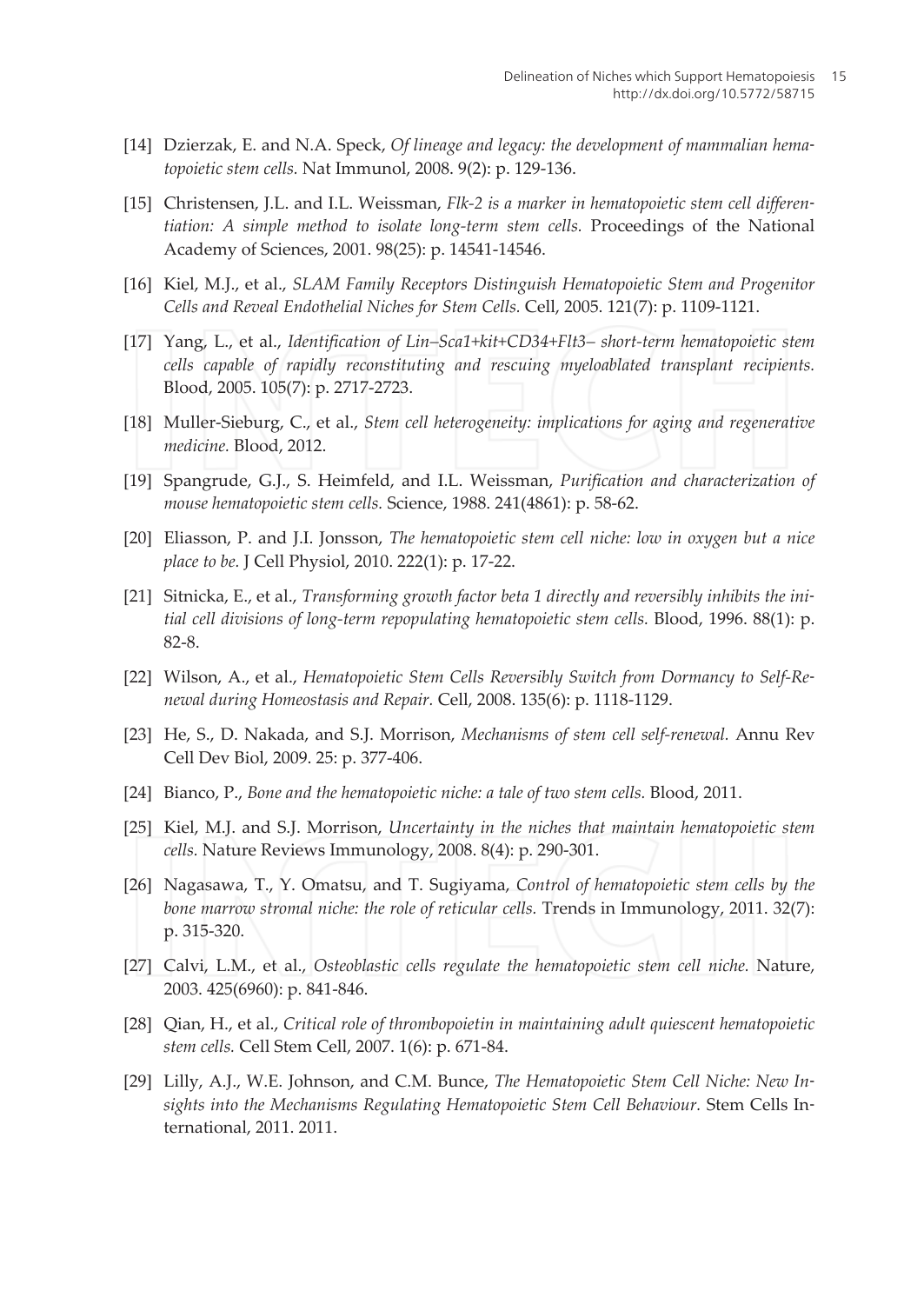- [30] Nilsson, S.K., et al., Osteopontin, a key component of the hematopoietic stem cell niche and regulator of primitive hematopoietic progenitor cells. Blood, 2005. 106(4): p. 1232-9.
- [31] Huber, T.L., et al., Hemangioblast commitment is initiated in the primitive streak of the mouse embryo. Nature, 2004. 432(7017): p. 625-630.
- [32] Sipkins, D.A., et al., In vivo imaging of specialized bone marrow endothelial microdomains for tumour engraftment. Nature, 2005. 435(7044): p. 969-973.
- [33] Quesenberry, P.J. and P.S. Becker, Stem cell homing: Rolling, crawling, and nesting. Proceedings of the National Academy of Sciences, USA, 1998. 95(26): p. 15155-15157.
- [34] Mazo, I.B., et al., Hematopoietic Progenitor Cell Rolling in Bone Marrow Microvessels: Parallel Contributions by Endothelial Selectins and Vascular Cell Adhesion Molecule 1. The Journal of Experimental Medicine, 1998. 188(3): p. 465-474.
- [35] Frenette, P.S., et al., Endothelial selectins and vascular cell adhesion molecule-1 promote hematopoietic progenitor homing to bone marrow. Proceedings of the National Academy of Sciences, USA, 1998. 95(24): p. 14423-14428.
- [36] Hooper, A.T., et al., Engraftment and reconstitution of hematopoiesis is dependent on VEGFR2-mediated regeneration of sinusoidal endothelial cells. Cell Stem Cell, 2009. 4(3): p. 263-74.
- [37] Audet, J., et al., Distinct role of gp130 activation in promoting self-renewal divisions by mitogenically stimulated murine hematopoietic stem cells. Proceedings of the National Academy of Sciences, USA, 2001. 98(4): p. 1757-1762.
- [38] Yao, L., et al., Bone marrow dysfunction in mice lacking the cytokine receptor gp130 in endothelial cells. Blood, 2005. 106(13): p. 4093-4101.
- [39] Sugiyama, T., et al., Maintenance of the hematopoietic stem cell pool by CXCL12-CXCR4 chemokine signaling in bone marrow stromal cell niches. Immunity, 2006. 25(6): p. 977-88.
- [40] Mendez-Ferrer, S., et al., Mesenchymal and hematopoietic stem cells form a unique bone marrow niche. Nature, 2010. 466(7308): p. 829-834.
- [41] Ding, L., et al., Endothelial and perivascular cells maintain hematopoietic stem cells. Nature, 2012. 481(7382): p. 457-462.
- [42] Omatsu, Y., et al., The Essential Functions of Adipo-osteogenic Progenitors as the Hematopoietic Stem and Progenitor Cell Niche. Immunity, 2010. 33(3): p. 387-399.
- [43] McNiece, I.K. and R.A. Briddell, Stem cell factor. Journal of Leukocyte Biology, 1995. 58(1): p. 14-22.
- [44] Mebius, R.E. and G. Kraal, Structure and function of the spleen. Nat Rev Immunol, 2005. 5(8): p. 606-616.
- [45] Brendolan, A., et al., Development and function of the mammalian spleen. Bioessays, 2007. 29(2): p. 166-77.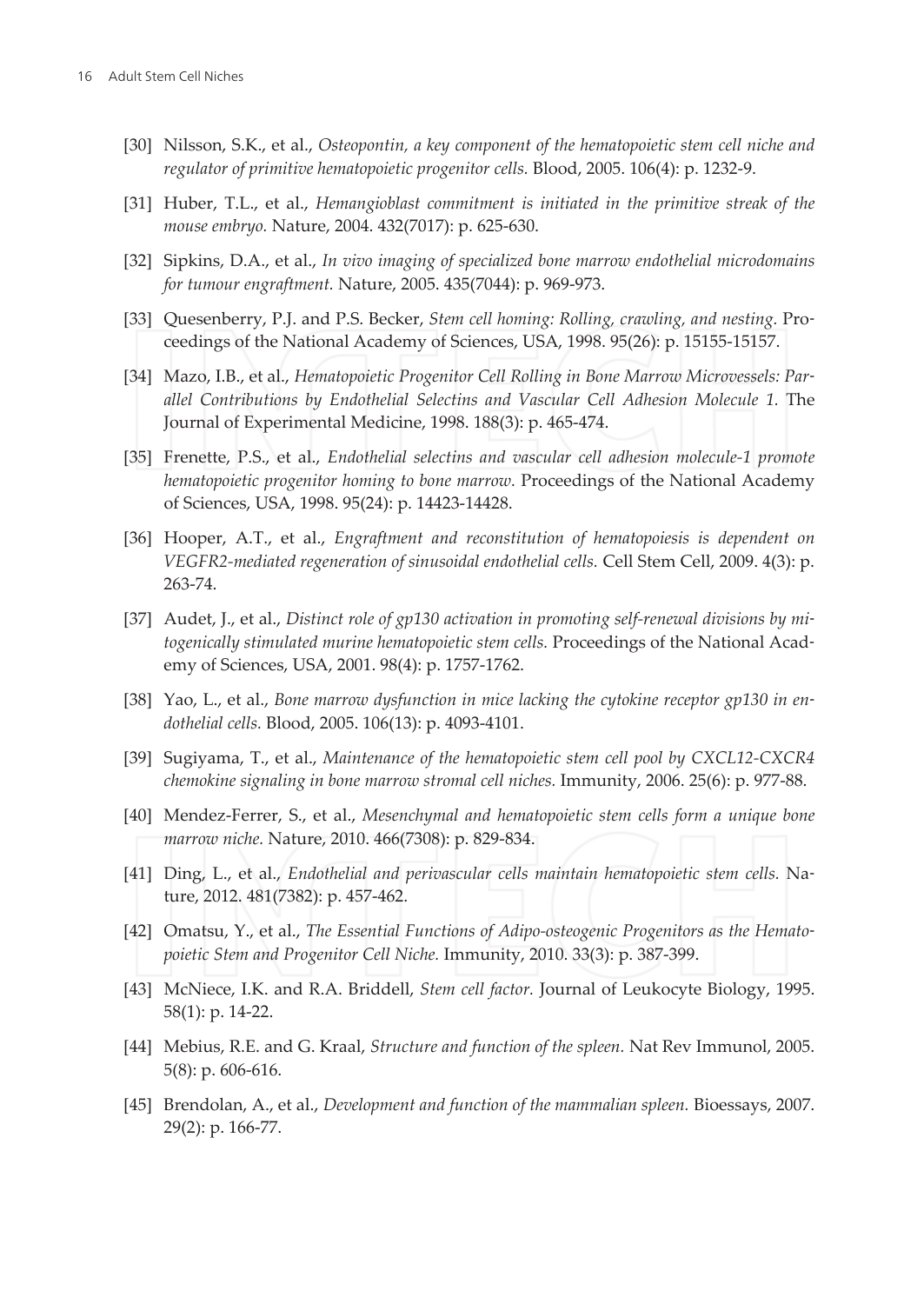- [46] Hecksher-Sorensen, J., et al., The splanchnic mesodermal plate directs spleen and pancreatic laterality, and is regulated by Bapx1/Nkx3.2. Development, 2004. 131(19): p. 4665-75.
- [47] Burn, S.F., et al., The dynamics of spleen morphogenesis. Dev Biol, 2008. 318(2): p. 303-11.
- [48] Randall, T.D., D.M. Carragher, and J. Rangel-Moreno, Development of secondary lym*phoid organs. Annu Rev Immunol. 2008, 26: p. 627-50.*
- [49] Tan, J.K.H. and T. Watanabe, Chapter 5-Artificial Engineering of Secondary Lymphoid Organs, in Advances in Immunology, W.A. Frederick, Editor. 2010, Academic Press. p. 131-157.
- [50] Dejardin, E., et al., The lymphotoxin-beta receptor induces different patterns of gene expression via two NF-kappaB pathways. Immunity, 2002. 17(4): p. 525-35.
- [51] Honda, K., et al., Molecular basis for hematopoietic/mesenchymal interaction during initiation of Peyer's patch organogenesis. J Exp Med, 2001. 193(5): p. 621-30.
- [52] De Togni, P., et al., Abnormal development of peripheral lymphoid organs in mice deficient in lymphotoxin. Science, 1994. 264(5159): p. 703-7.
- [53] Mebius, R.E., P. Rennert, and I.L. Weissman, Developing lymph nodes collect CD4+CD3-LTbeta+cells that can differentiate to APC, NK cells, and follicular cells but not T or B cells. Immunity, 1997. 7(4): p. 493-504.
- [54] Sun, Z., et al., Requirement for RORgamma in thymocyte survival and lymphoid organ development. Science, 2000. 288(5475): p. 2369-73.
- [55] Yokota, Y., et al., Development of peripheral lymphoid organs and natural killer cells depends on the helix-loop-helix inhibitor Id2. Nature, 1999. 397(6721): p. 702-706.
- [56] Zhang, N., J. Guo, and Y.W. He, Lymphocyte accumulation in the spleen of retinoic acid receptor-related orphan receptor gamma-deficient mice. J Immunol, 2003. 171(4): p. 1667-75.
- [57] Drenckhahn, D. and J. Wagner, Stress fibers in the splenic sinus endothelium in situ: molecular structure, relationship to the extracellular matrix, and contractility. The Journal of Cell Biology, 1986. 102(5): p. 1738-1747.
- [58] Bratosin, D., et al., Cellular and molecular mechanisms of senescent erythrocyte phagocytosis by macrophages. A review. Biochimie, 1998. 80(2): p. 173-195.
- [59] Knutson, M. and M. Wessling-Resnick, Iron metabolism in the reticuloendothelial system. Crit Rev Biochem Mol Biol, 2003. 38(1): p. 61-88.
- [60] Bajénoff, M., N. Glaichenhaus, and R.N. Germain, Fibroblastic Reticular Cells Guide T Lymphocyte Entry into and Migration within the Splenic T Cell Zone. The Journal of Immunology, 2008. 181(6): p. 3947-3954.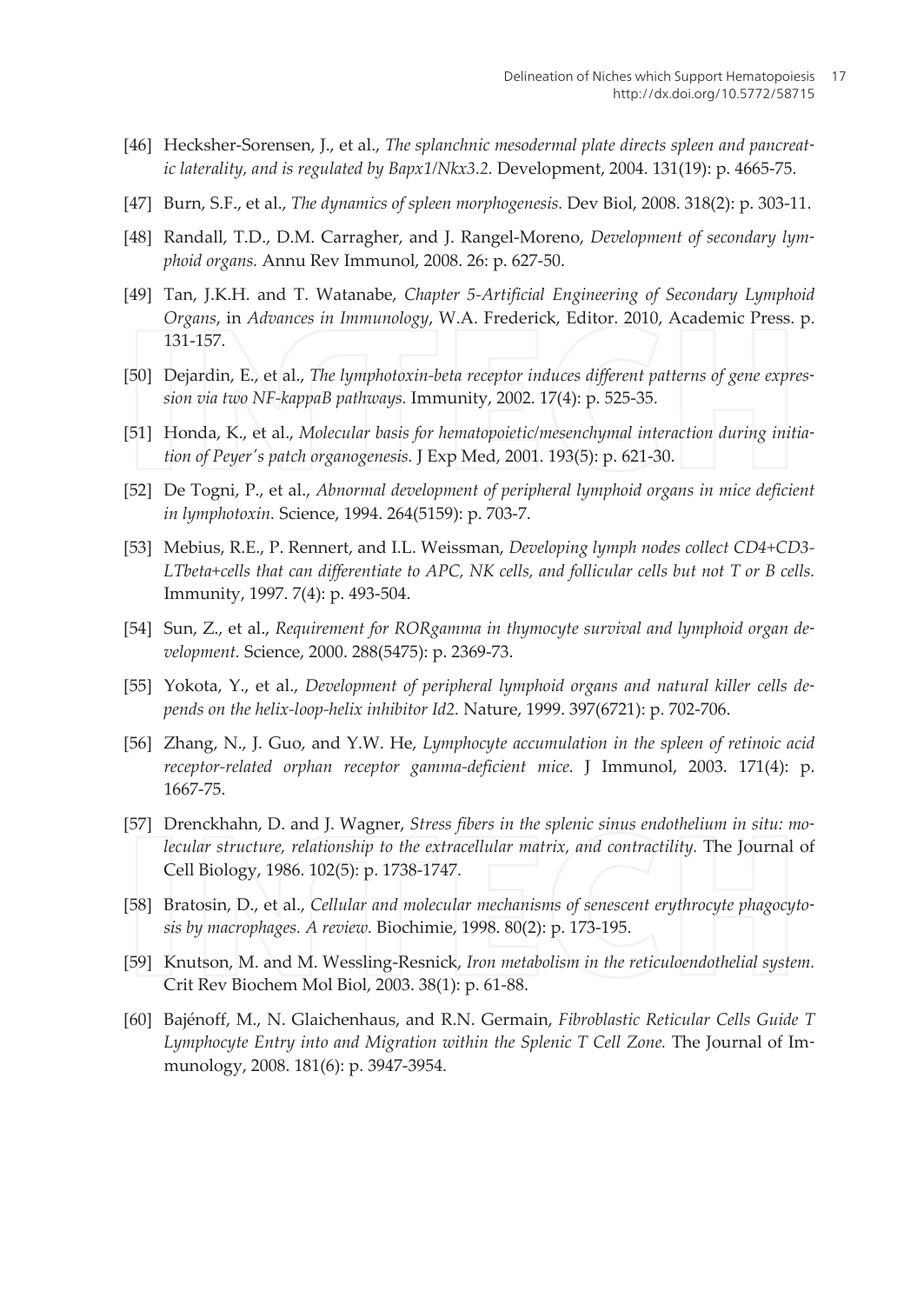- [61] Anderson, A.O. and S. Shaw, T cell adhesion to endothelium: the FRC conduit system and other anatomic and molecular features which facilitate the adhesion cascade in lymph node. Semin Immunol, 1993. 5(4): p. 271-82.
- [62] Shortman, K. and S.H. Naik, Steady-state and inflammatory dendritic-cell development. Nat Rev Immunol, 2007. 7(1): p. 19-30.
- [63] Miloud, T., G.J. Hämmerling, and N. Garbi, Review of Murine Dendritic Cells: Types, Location, and Development. 2009. p. 21-42.
- [64] Geissmann, F., et al., Development of Monocytes, Macrophages, and Dendritic Cells. Science, 2010. 327(5966): p. 656-661.
- [65] Merad, M., et al., The dendritic cell lineage: ontogeny and function of dendritic cells and *their subsets in the steady state and the inflamed setting. Annu Rev Immunol, 2013. 31: p.* 563-604.
- [66] Vremec, D., et al., CD4 and CD8 Expression by Dendritic Cell Subtypes in Mouse Thymus and Spleen. The Journal of Immunology, 2000. 164(6): p. 2978-2986.
- [67] Asselin-Paturel, C., et al., Mouse type I IFN-producing cells are immature APCs with plasmacytoid morphology. Nat Immunol, 2001. 2(12): p. 1144-1150.
- [68] Cheong, C., et al., Microbial Stimulation Fully Differentiates Monocytes to DC-SIGN/ CD209+Dendritic Cells for Immune T Cell Areas. Cell, 2010. 143(3): p. 416-429.
- [69] Wu, L. and Y.-J. Liu, Development of Dendritic-Cell Lineages. Immunity, 2007. 26(6): p. 741-750.
- [70] Liu, K. and M.C. Nussenzweig, Origin and development of dendritic cells. Immunological Reviews, 2010. 234(1): p. 45-54.
- [71] Liu, K., et al., In Vivo Analysis of Dendritic Cell Development and Homeostasis. Science, 2009. 324(5925): p. 392-397.
- [72] Naik, S.H., et al., Development of plasmacytoid and conventional dendritic cell subtypes from single precursor cells derived in vitro and in vivo. Nat Immunol, 2007. 8(11): p. 1217-1226.
- [73] Wu, L. and Y.J. Liu, Development of dendritic-cell lineages. Immunity, 2007. 26(6): p. 741-50.
- [74] Rugh, R. and E. Grupp, Splenic Radioprotective Agent: Particulate or Diffusible? Radiation Research, 1960. 13(5): p. 657-660.
- [75] Kim, C.H., Homeostatic and pathogenic extramedullary hematopoiesis. Journal of Blood Medicine, 2010. 1: p. 13-19.
- [76] Massberg, S., et al., Immunosurveillance by Hematopoietic Progenitor Cells Trafficking through Blood, Lymph, and Peripheral Tissues. Cell, 2007. 131(5): p. 994-1008.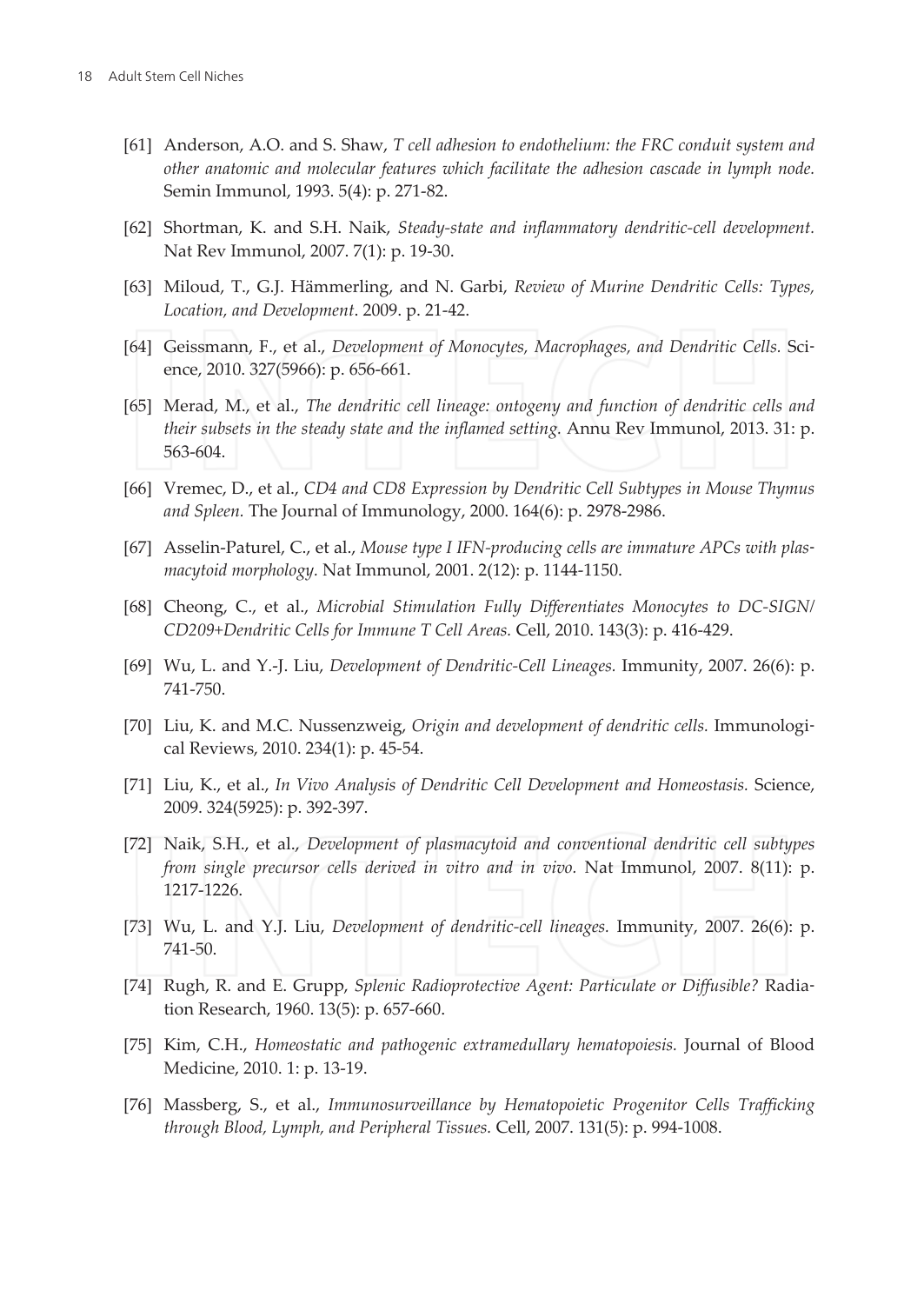- [77] Wolber, F.M., et al., Roles of spleen and liver in development of the murine hematopoietic system. Experimental Hematology, 2002. 30(9): p. 1010-1019.
- [78] Dor, F.J., et al., Primitive hematopoietic cell populations reside in the spleen: Studies in the pig, baboon, and human. Exp Hematol, 2006. 34(11): p. 1573-82.
- [79] Tan, J.K. and H.C. O'Neill, Myelopoiesis in spleen-producing distinct dendritic-like cells. ] Cell Mol Med, 2012. 16(8): p. 1924-33.
- [80] Tan, J.K., P. Periasamy, and H.C. O'Neill, Delineation of precursors in murine spleen that develop in contact with splenic endothelium to give novel dendritic-like cells. Blood, 2010. 115(18): p. 3678-85.
- [81] Mueller, S.N. and R.N. Germain, Stromal cell contributions to the homeostasis and functionality of the immune system. Nature Reviews Immunology, 2009. 9(9): p. 618-629.
- [82] Gretz, J.E., A.O. Anderson, and S. Shaw, Cords, channels, corridors and conduits: critical architectural elements facilitating cell interactions in the lymph node cortex. Immunological Reviews, 1997. 156(1): p. 11-24.
- [83] Lokmic, Z., et al., The extracellular matrix of the spleen as a potential organizer of immune cell compartments. Seminars in Immunology, 2008. 20(1): p. 4-13.
- [84] Nolte, M.A., et al., A conduit system distributes chemokines and small blood-borne molecules through the splenic white pulp. J Exp Med, 2003. 198(3): p. 505-12.
- [85] Forster, R., et al., CCR7 coordinates the primary immune response by establishing functional microenvironments in secondary lymphoid organs. Cell, 1999. 99(1): p. 23-33.
- [86] Bonilla, W.V., et al., The alarmin interleukin-33 drives protective antiviral  $CD8(+)$  T cell responses. Science, 2012. 335(6071): p. 984-9.
- [87] Katakai, T., et al., Organizer-Like Reticular Stromal Cell Layer Common to Adult Secondary Lymphoid Organs. The Journal of Immunology, 2008. 181(9): p. 6189-6200.
- [88] Dougall, W.C., et al., RANK is essential for osteoclast and lymph node development. Genes Dev, 1999. 13(18): p. 2412-24.
- [89] Williams, A.F. and A.N. Barclay, The Immunoglobulin Superfamily-Domains for Cell Surface Recognition. Annual Review of Immunology, 1988. 6(1): p. 381-405.
- [90] Hynes, R.O., Integrins: A family of cell surface receptors. Cell, 1987. 48(4): p. 549-554.
- [91] Ellyard, J.I., et al., Contribution of stromal cells to the migration, function and retention of plasma cells in human spleen: potential roles of CXCL12, IL-6 and CD54. European Journal of Immunology, 2005. 35(3): p. 699-708.
- [92] Periasamy, P., S. Petvises, and H.C. O'Neill, Development of two distinct dendritic-like APCs in the context of splenic stroma. Front Immunol, 2013. 4: p. 73.